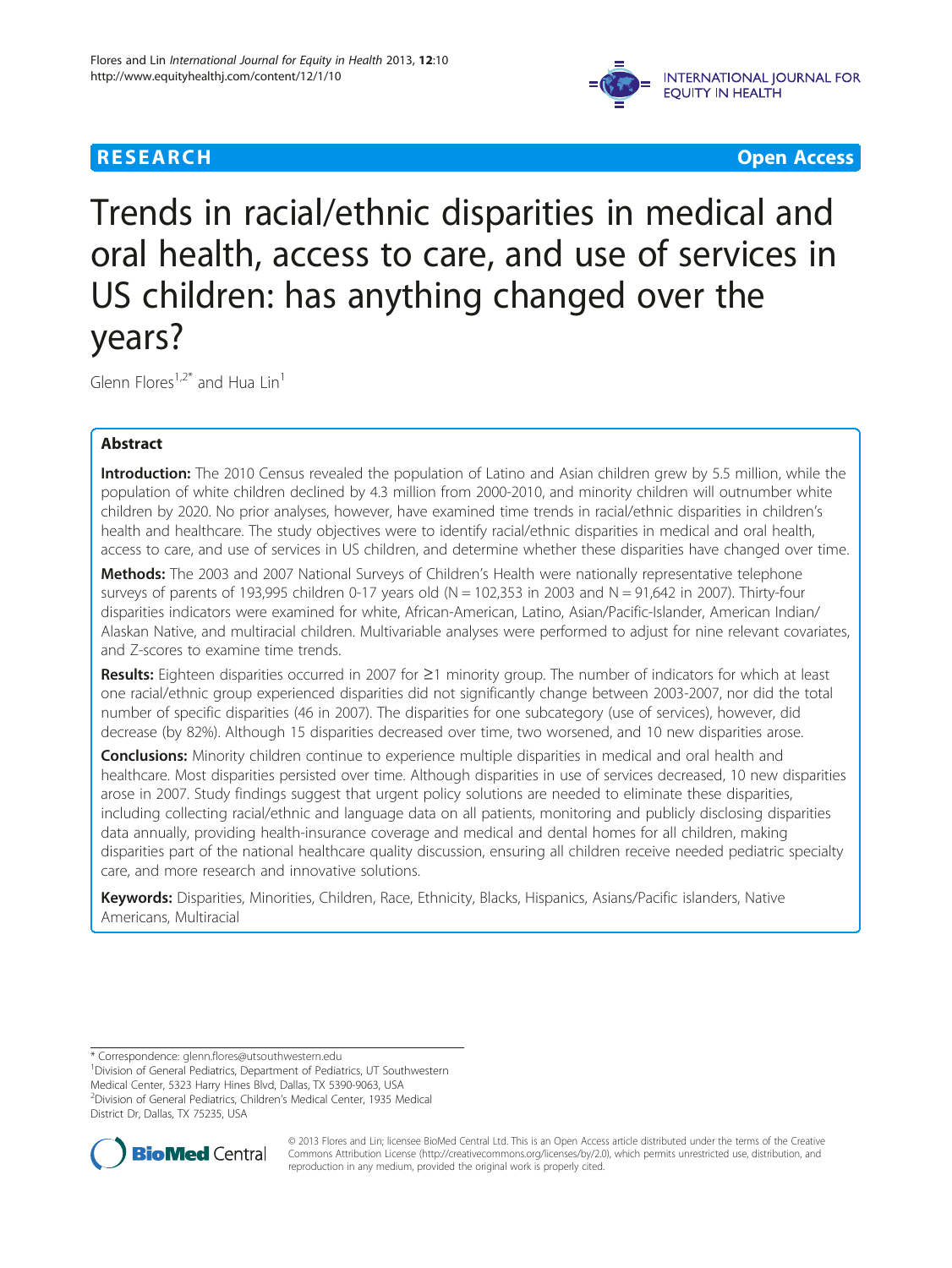### Introduction

2010 Census data reveal that there not only has been a higher-than-anticipated growth in racial/ethnic minority populations of US children since 2000, but that it is highly likely that minority children will outnumber white children by the 2020 Census [\[1\]](#page-14-0). From 2000-2010, the population of white children in America declined by 4.3 million, whereas Latino and Asian/Pacific Islander (API) children increased by 5.5 million [\[1](#page-14-0)]. Indeed, all of the growth of the child population in America from 2000 to 2010 is attributable to population increases in children who are Latino, API, multiracial, or self-identified as "some other race" besides white [\[1](#page-14-0)].

Analyses of nationally representative data document that, compared with white children, racial/ethnic minority children in the US experience multiple disparities in medical and oral health, access to care, and use of services [[2,3](#page-14-0)]. Nevertheless, very little is known about whether such disparities in medical and oral health and healthcare persist over time, and whether disparities can arise anew, worsen, improve, or be eliminated with time. A recent systematic review [\[4\]](#page-14-0) of 56 years of the literature revealed that racial/ethnic disparities in children's health and healthcare are extensive, pervasive, and occur across the spectrum of health and healthcare, but only four published studies were identified which examined disparities trends over times, and these analyses specifically only examined secular trends in overall [[5](#page-14-0)] or congenital heart-defect [\[6](#page-15-0)] mortality rates, elevated blood-lead concentrations [[7\]](#page-15-0), or asthma prevalence, mortality, and hospitalizations [\[8\]](#page-15-0).

The goals of this study, therefore, were to examine secular trends in racial/ethnic disparities in medical and oral health, access to care, and use of services in US children, and to identify which disparities arise anew, worsen, improve, or are eliminated over time.

#### Methods

### Data sources

The 2003 National Survey of Children's Health (NSCH) and 2007 NSCH are nationally representative surveys conducted by telephone in English and Spanish in 2003, and in English, Spanish, Mandarin, Cantonese, Vietnamese, and Korean in 2007 [[9](#page-15-0),[10](#page-15-0)]. NSCH examines children's physical, emotional, and behavioral health; family context; and the neighborhood environment. Data were collected using the State and Local Area Integrated Telephone Survey program. A random-digit-dialed sample of households with children <18 years old was selected from each of the 50 states and the District of Columbia. NSCH sampling was conducted to generate weighted estimates to represent the population of non-institutionalized children 0-17 years old nationally and in each state. Sampling weights also adjust for households with multiple telephone lines and non-response bias, including for unknown household status and eligibility, households with multiple children, and households without telephones.

A total of 102,353 interviews were completed for the 2003 NSCH, and 91,642 interviews for the 2007 NSCH. The weighted overall NSCH response rates were 55.3% in 2003 and 46.7% in 2007. API and American Indian/Alaska Native (AIAN) samples were not nationally representative in publicly available NSCH data, to protect confidentiality. Thus, to obtain nationally representative estimates for all indicators, non-public data were accessed and analyzed at the National Center for Health Statistics.

As this study consisted solely of analysis of secondary data, it was classified as exempt from Institutional Review Board review.

#### Analyses

SAS 9.1© (Cary, NC) was used for all analyses. To examine secular trends in racial/ethnic disparities, analyses were performed comparing the 2007 and 2003 NSCH waves. The analytic framework consisted of identifying 1) disparities in the most recently available data (2007 NSCH), 2) the number of disparities for at least one group and overall in 2003 and 2007, and whether significant changes occurred; and 3) which disparities in 2007 were new, worsened, improved, or eliminated, compared with 2003. Consistent with prior NSCH disparities studies [[2,3](#page-14-0)], analyses focused on comprehensive examination of three major disparities outcome domains: medical and oral health status, access to medical and dental care, and use of medical and dental services. Specific outcome measures included 22 for medical and oral health status (including developmental delays/problems and special healthcareneeds conditions), nine for access to medical and dental care, and three for use of medical and dental services. Bonferroni adjustments were not made, consistent with published guidelines [\[11\]](#page-15-0) and prior NSCH disparities analyses [[2,3](#page-14-0)], because a specific a priori hypothesis was tested for each dependent variable. Although one NSCH question addressed interpreter availability, only bivariate analyses could be performed for this outcome, due to limited sample sizes.

The main independent variable was children's race/ ethnicity, classified based on parental response as white, African-American/black, Latino/Hispanic, API, AIAN, or multiracial (defined as any combination of two or more of the five aforementioned racial/ethnic groups). Additional demographic variables analyzed included the child's age, gender, and insurance coverage, the number of children and adults in the household, the highest educational attainment in the household, household employment status, the primary language spoken at home, and combined annual family income. Consistent with prior analyses of disparities in children's health and healthcare, these eight variables served as the covariates adjusted for in all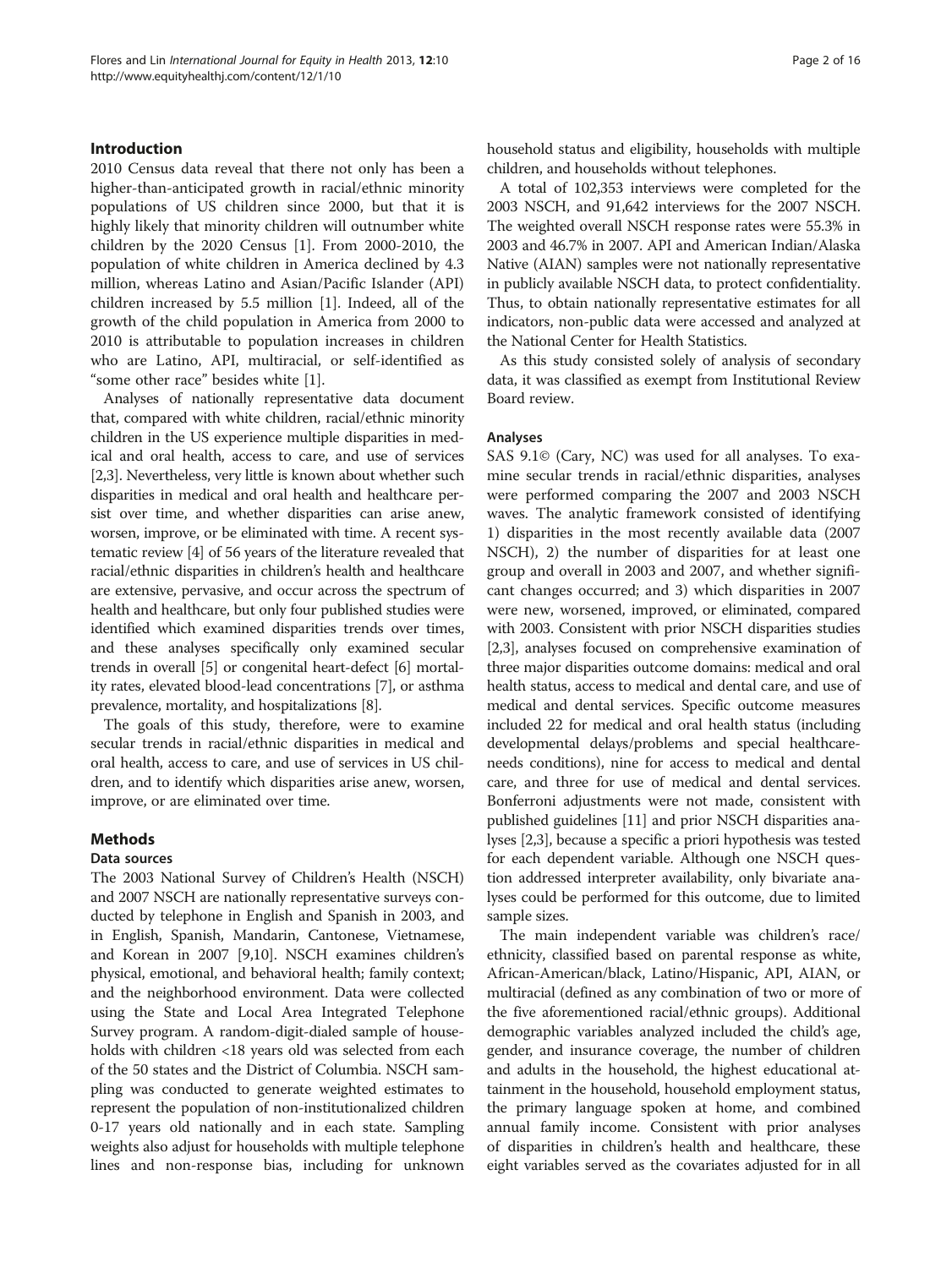multivariable analyses (except for insurance coverage when it was the dependent variable). The child's insurance coverage was categorized as uninsured, or publicly or privately insured, based on coverage at the time of survey administration. Highest household educational attainment was dichotomized as high-school graduate or greater versus not a high-school graduate. Household employment was coded affirmatively if anyone in the household was employed for ≥50 weeks in the prior year. Combined annual family income was dichotomized as < vs. ≥100% of the federal poverty threshold (FPT) at the time of the survey.

SUDAAN© was used to adjust for NSCH's complex survey design. Pearson's Chi-square test was used to examine associations between race/ethnicity and categorical variables, and the t-statistic for disparities in means of continuous variables. To account for the complex survey design, the statistic was turned into an F-statistic with non-integer degrees of freedom using a second order Rao and Scott correction. A two-tailed  $P < .05$  was considered statistically significant.

To adjust for relevant covariates using a model maximizing fit, stepwise multivariable logistic regression was conducted, forcing the aforementioned eight covariates (the child's age and insurance coverage, the number of children and adults in the household, the highest educational attainment in the household, household employment status, the primary language spoken at home, and combined annual family income), and using an initial alpha-to-enter of 0.15. For each indicator, adjusted odds ratios with 95% confidence intervals are reported for each racial/ethnic minority group, compared with white children. To examine disparity secular trends, z-scores and their associated P values were used to identify statistically significant changes in adjusted odds ratios between the 2003 and 2007 NSCH waves.

# Results

In reporting the results, the 2007 NSCH findings are presented by specific racial/ethnic groups, followed by secular trends between the 2003 and 2007 NSCH. Results of analyses of the 2003 NSCH are provided in Additional File [1](#page-14-0): Appendices 1 and 2.

# Sociodemographic characteristics Non-financial characteristics

Compared with white children, multiracial, API, Latino, and AIAN children were younger, and African-Americans slightly older (Table [1\)](#page-3-0). Only 3% of white children live in households in which the highest educational attainment was not graduating high school, vs. over one-quarter of Latino children and over 10% of AIAN and African-American children. Latino, API, and AIAN children were significantly more likely than white children to reside in households in which English was not the primary language

spoken at home. Compared with white households, AIAN, Latino, and African-American households are more likely to have >3 children, and all minority households are more likely to have >2 adults and adult unemployment.

# Household income

Only 8% of white children are poor, compared with almost one-third of Latino and AIAN households, over onequarter of African-American households, and 16% of multiracial households (Table [1](#page-3-0)). Over one half of Latino, African-American, and AIAN children live in low-income households (<200% of the FPT), compared with less than ¼ of white children. In contrast, over 1/3 of white and more than 40% of API households have a combined annual family income  $\geq 400\%$  of FPT, vs. 12-15% of Latino, African-American, and AIAN households, and about ¼ of multiracial households.

# Medical and oral health

# Overall health status, overweight, and special needs

In bivariate analyses, minority children were significantly more likely than white children to not have excellent/very good health status (Table [2](#page-4-0)), with Latinos, African-Americans, APIs, and AIANs having a substantially higher prevalence of not excellent/very good health than whites. Almost ¼ of African-American, Latino, and AIAN children are obese, compared with 13% for white children and 10% for API children, and about 40% of African-American, Latino, and AIAN children are overweight, vs. 27% of white and 21% of API children. AIAN children had the highest prevalence of all racial/ethnic groups of needing more medical care than others; needing/getting special therapy; emotional, developmental, or behavioral problems needing treatment or counseling; and learning disabilities. Both AIAN and African-American children also had the highest prevalence of having limited abilities.

# Specific health conditions

Disparities were noted in specific health conditions (Table [2](#page-4-0)). Asthma prevalence was highest among African-American, multiracial, and AIAN children, with about one in five African-American children afflicted with asthma. ADHD was highest among multiracial and AIAN children, at 12%, and particularly low among API children, at 2%, compared with 10% in white children. Depression/anxiety and diabetes were highest in AIANs and lowest in APIs. AIANs and African-Americans had a markedly higher prevalence of behavior problems than whites. The prevalence of developmental delay was highest for multiracial children and lowest for APIs. The prevalence of skin allergies was highest for African-American and multiracial children.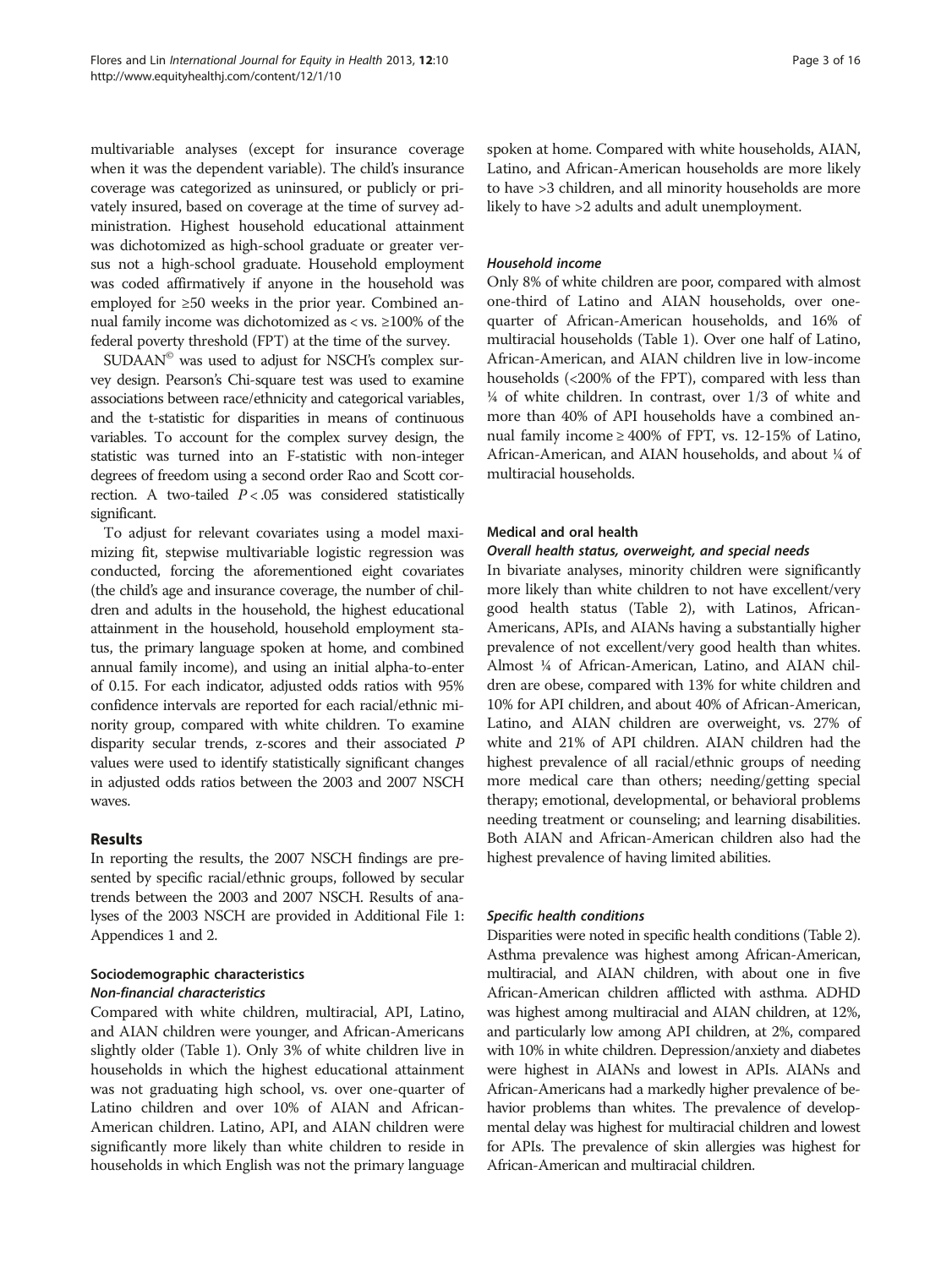# <span id="page-3-0"></span>Table 1 Selected sociodemographic characteristics of US children 0-17 years old (N = 90,117) by race/ethnicity (2007 NSCH)

|                                                                | Mean or Proportion for |                         |                                                    |                       |                                                           |                                               |         |  |  |
|----------------------------------------------------------------|------------------------|-------------------------|----------------------------------------------------|-----------------------|-----------------------------------------------------------|-----------------------------------------------|---------|--|--|
| Characteristic                                                 | Whites<br>$N = 61,377$ | Latinos<br>$N = 11,523$ | African-Americans Asians/PacificIsl<br>$N = 8.873$ | anders<br>$N = 2,771$ | American Indians/<br><b>Alaska Natives</b><br>$N = 1,244$ | <b>Multiracial</b><br>Children<br>$N = 4,329$ | P       |  |  |
| Mean age (yrs)                                                 | 8.8                    | 8.1                     | 9.1                                                | 7.8                   | 8.5                                                       | 7.6                                           | < .0001 |  |  |
| Male gender (%)                                                | 51.8                   | 51.0                    | 50.1                                               | 46.1                  | 53.3                                                      | 49.6                                          | .21     |  |  |
| Highest educational attainment in household (%)                |                        |                         |                                                    |                       |                                                           |                                               | < .0001 |  |  |
| Not a high-school graduate                                     | 3.3                    | 26.7                    | 10.4                                               | 3.6                   | 11.3                                                      | 4.8                                           |         |  |  |
| High-school graduate                                           | 19.2                   | 31.3                    | 32.1                                               | 12.4                  | 34.4                                                      | 21.8                                          |         |  |  |
| At least some college                                          | 77.5                   | 42.0                    | 57.6                                               | 84.0                  | 53.4                                                      | 73.4                                          |         |  |  |
| Primary language spoken at home not English (%)                | 1.0                    | 52.1                    | 1.9                                                | 40.9                  | 3.8                                                       | 1.3                                           | < .0001 |  |  |
| Number of children in<br>household (%)                         |                        |                         |                                                    |                       |                                                           |                                               | < .0001 |  |  |
|                                                                | 23.6                   | 16.4                    | 27.4                                               | 28.6                  | 28.0                                                      | 27.2                                          |         |  |  |
| $\overline{2}$                                                 | 41.3                   | 35.6                    | 33.4                                               | 45.8                  | 34.0                                                      | 36.8                                          |         |  |  |
| 3                                                              | 25.6                   | 33.4                    | 25.4                                               | 18.3                  | 22.9                                                      | 25.3                                          |         |  |  |
| >3                                                             | 9.5                    | 14.6                    | 13.7                                               | 7.3                   | 15.0                                                      | 10.8                                          |         |  |  |
| Number of adults in household (%)                              |                        |                         |                                                    |                       |                                                           |                                               | < .0001 |  |  |
|                                                                | 8.5                    | 9.6                     | 28.1                                               | 5.1                   | 19.7                                                      | 14.7                                          |         |  |  |
| 2                                                              | 75.4                   | 61.4                    | 49.8                                               | 68.1                  | 56.9                                                      | 65.9                                          |         |  |  |
| >2                                                             | 16.1                   | 29.0                    | 22.1                                               | 26.8                  | 23.4                                                      | 19.4                                          |         |  |  |
| Adult in household employed ≥50 weeks in past year (%)         | 93.0                   | 79.1                    | 82.5                                               | 89.4                  | 79.9                                                      | 89.1                                          | < .0001 |  |  |
| Combined family income: % of federal poverty threshold<br>(% ) |                        |                         |                                                    |                       |                                                           |                                               | < .0001 |  |  |
| < 100%                                                         | 8.1                    | 31.4                    | 28.7                                               | 9.0                   | 30.1                                                      | 15.9                                          |         |  |  |
| 100%-199%                                                      | 15.7                   | 26.1                    | 25.6                                               | 13.1                  | 22.9                                                      | 22.7                                          |         |  |  |
| 200% - 299%                                                    | 18.7                   | 12.9                    | 14.5                                               | 10.9                  | 14.0                                                      | 15.6                                          |         |  |  |
| 300% - 399%                                                    | 15.3                   | 7.2                     | 8.9                                                | 13.4                  | 10.8                                                      | 11.9                                          |         |  |  |
| ≥400%                                                          | 35.4                   | 11.8                    | 13.5                                               | 41.4                  | 15.3                                                      | 27.7                                          |         |  |  |
| Unknown                                                        | 6.9                    | 10.7                    | $.8\,$                                             | 12.2                  | 7.0                                                       | $\cdot$ 1                                     |         |  |  |

Data source: non-public data set of the 2007 National Survey of Childhood Health.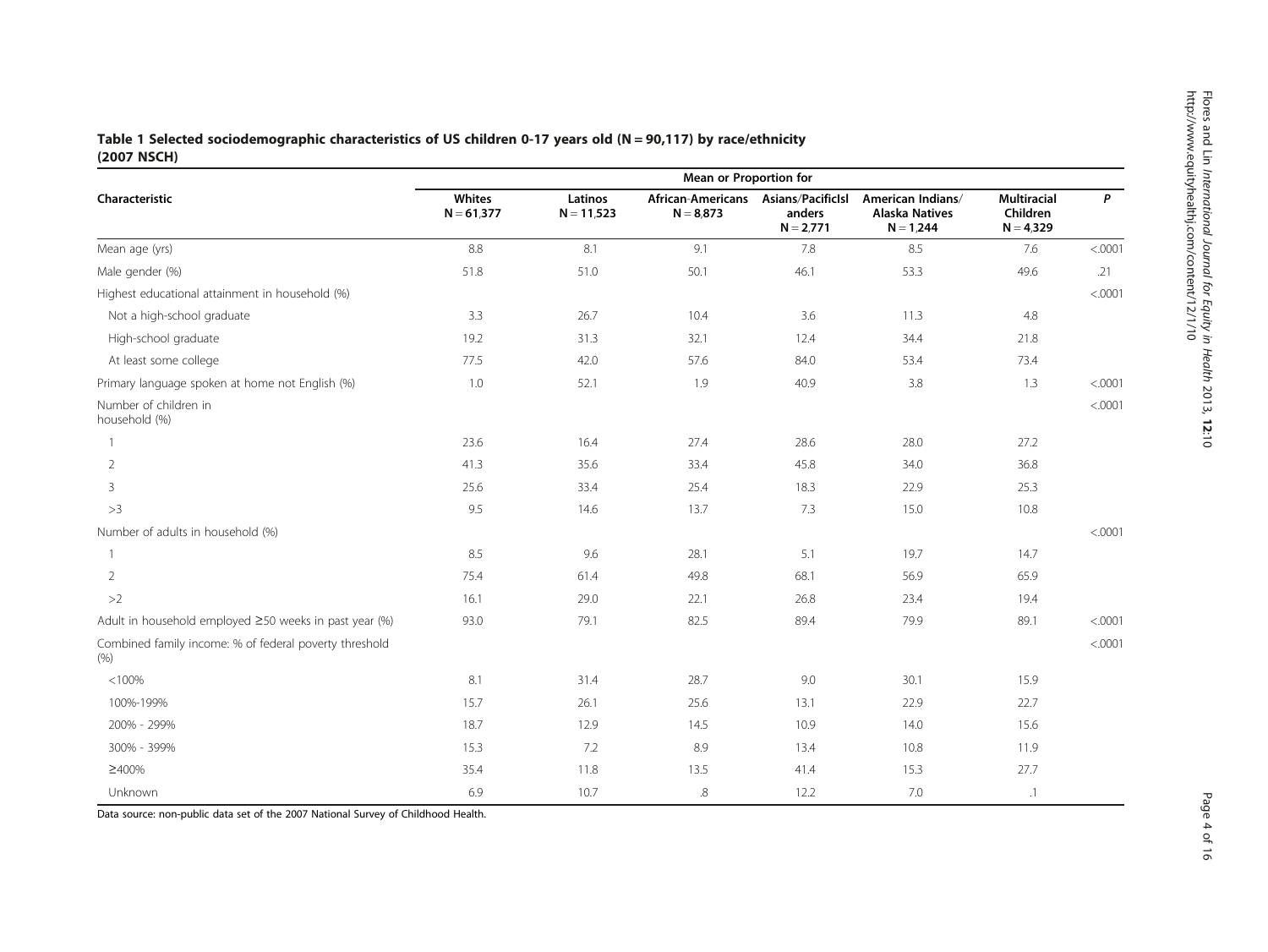|                                                                                         | Mean or Proportion for Each Racial/Ethnic Group |                       |                                |                                                |                                                   |                                  |          |  |  |  |
|-----------------------------------------------------------------------------------------|-------------------------------------------------|-----------------------|--------------------------------|------------------------------------------------|---------------------------------------------------|----------------------------------|----------|--|--|--|
| <b>Medical/Oral Health Status Measure</b>                                               | White<br>$N = 61377$                            | Latino<br>$N = 11523$ | African-American<br>$N = 8873$ | Asian/Pacific<br><b>Islander</b><br>$N = 2771$ | American Indians/<br>Alaska Natives<br>$N = 1244$ | <b>Multiracial</b><br>$N = 4329$ | P        |  |  |  |
| Health status <sup>a</sup> (%)                                                          |                                                 |                       |                                |                                                |                                                   |                                  | < .0001  |  |  |  |
| Excellent                                                                               | 68.8                                            | 46.5                  | 53.1                           | 59.3                                           | 58.7                                              | 65.6                             |          |  |  |  |
| Very good                                                                               | 22.2                                            | 21.9                  | 27.4                           | 26.0                                           | 26.8                                              | 22.3                             |          |  |  |  |
| Good                                                                                    | 7.3                                             | 23.6                  | 15.2                           | 11.7                                           | 10.8                                              | 9.7                              |          |  |  |  |
| Fair                                                                                    | 1.4                                             | 7.2                   | 3.9                            | 2.6                                            | 3.0                                               | 2.1                              |          |  |  |  |
| Poor                                                                                    | 0.3                                             | 0.9                   | 0.5                            | 0.3                                            | 0.7                                               | 0.4                              |          |  |  |  |
| BMI <sup>b</sup> class (%)                                                              |                                                 |                       |                                |                                                |                                                   |                                  | < .0001  |  |  |  |
| Underweight                                                                             | 5.1                                             | 4.6                   | 4.7                            | 12.3                                           | 3.7                                               | 3.9                              |          |  |  |  |
| Normal                                                                                  | 68.1                                            | 54.5                  | 54.2                           | 66.6                                           | 58.1                                              | 62.1                             |          |  |  |  |
| Overweight <sup>c</sup>                                                                 | 14.0                                            | 17.5                  | 17.3                           | 11.3                                           | 15.2                                              | 19.8                             |          |  |  |  |
| Obese <sup>d</sup>                                                                      | 12.9                                            | 23.4                  | 23.8                           | 9.9                                            | 23.0                                              | 14.3                             |          |  |  |  |
| Needs more medical care than<br>others (%)                                              | 12.5                                            | 10.9                  | 12.8                           | 6.0                                            | 16.5                                              | 13.4                             | < .0001  |  |  |  |
| Has limited abilities (%)                                                               | 5.4                                             | 5.8                   | 9.9                            | 4.4                                            | 10.1                                              | $7.2\,$                          | < .0001  |  |  |  |
| Needs/gets special therapy <sup>e</sup> (%)                                             | 7.2                                             | 6.7                   | 7.9                            | 3.8                                            | 9.0                                               | $7.0\,$                          | .0008    |  |  |  |
| Emotional, developmental, or behavioral problems<br>needing treatment or counseling (%) | 7.1                                             | 6.2                   | 8.7                            | 2.5                                            | 12.1                                              | 8.2                              | < .0001  |  |  |  |
| Learning disability (%)                                                                 | 10.1                                            | 11.4                  | 12.4                           | 3.1                                            | 14.6                                              | 10.6                             | < 0001   |  |  |  |
| Asthma (%)                                                                              | 12.4                                            | 12.4                  | 19.6                           | 12.1                                           | 16.2                                              | 18.0                             | $<$ 0001 |  |  |  |
| Hearing/vision problems (%)                                                             | 4.7                                             | 4.6                   | 3.4                            | 2.9                                            | 5.3                                               | 5.0                              | .03      |  |  |  |
| ADHD (%)                                                                                | 9.5                                             | 5.1                   | 9.6                            | 2.0                                            | 11.7                                              | 12.0                             | < .0001  |  |  |  |
| Depression/anxiety (%)                                                                  | 6.8                                             | 5.8                   | 5.2                            | 1.7                                            | 10.7                                              | 8.8                              | .0001    |  |  |  |
| Behavior problems (%)                                                                   | 4.0                                             | 3.7                   | 7.7                            | 1.9                                            | 9.4                                               | 4.4                              | < .0001  |  |  |  |
| Bone/joint/muscle problems (%)                                                          | 3.3                                             | 3.1                   | 2.7                            | 2.5                                            | 4.1                                               | 3.0                              | .45      |  |  |  |
| Diabetes (%)                                                                            | 0.                                              | 0.4                   | 0.6                            | 0.2                                            | 1.2                                               | 0.4                              | .03      |  |  |  |
| Developmental delay (%)                                                                 | 4.9                                             | 4.5                   | 5.5                            | 2.0                                            | 5.4                                               | 6.2                              | .01      |  |  |  |
| Respiratory allergies (%)                                                               | 18.6                                            | 10.9                  | 16.8                           | 11.5                                           | 14.7                                              | 19.3                             | < 0001   |  |  |  |
| Digestive allergies (%)                                                                 | 4.9                                             | 3.6                   | 5.8                            | 5.0                                            | $6.0\,$                                           | $6.2\,$                          | .02      |  |  |  |
| Skin allergies (%)                                                                      | 11.5                                            | 9.5                   | 18.6                           | 10.7                                           | 10.1                                              | 15.4                             | < 0001   |  |  |  |
| Headaches (%)                                                                           | 5.5                                             | 4.1                   | 6.2                            | 2.7                                            | 8.2                                               | 6.4                              | .0013    |  |  |  |

# <span id="page-4-0"></span>Table 2 Medical and oral health status of US children 0-17 years old (N = 90,117) by race/ethnicity (2007 NSCH)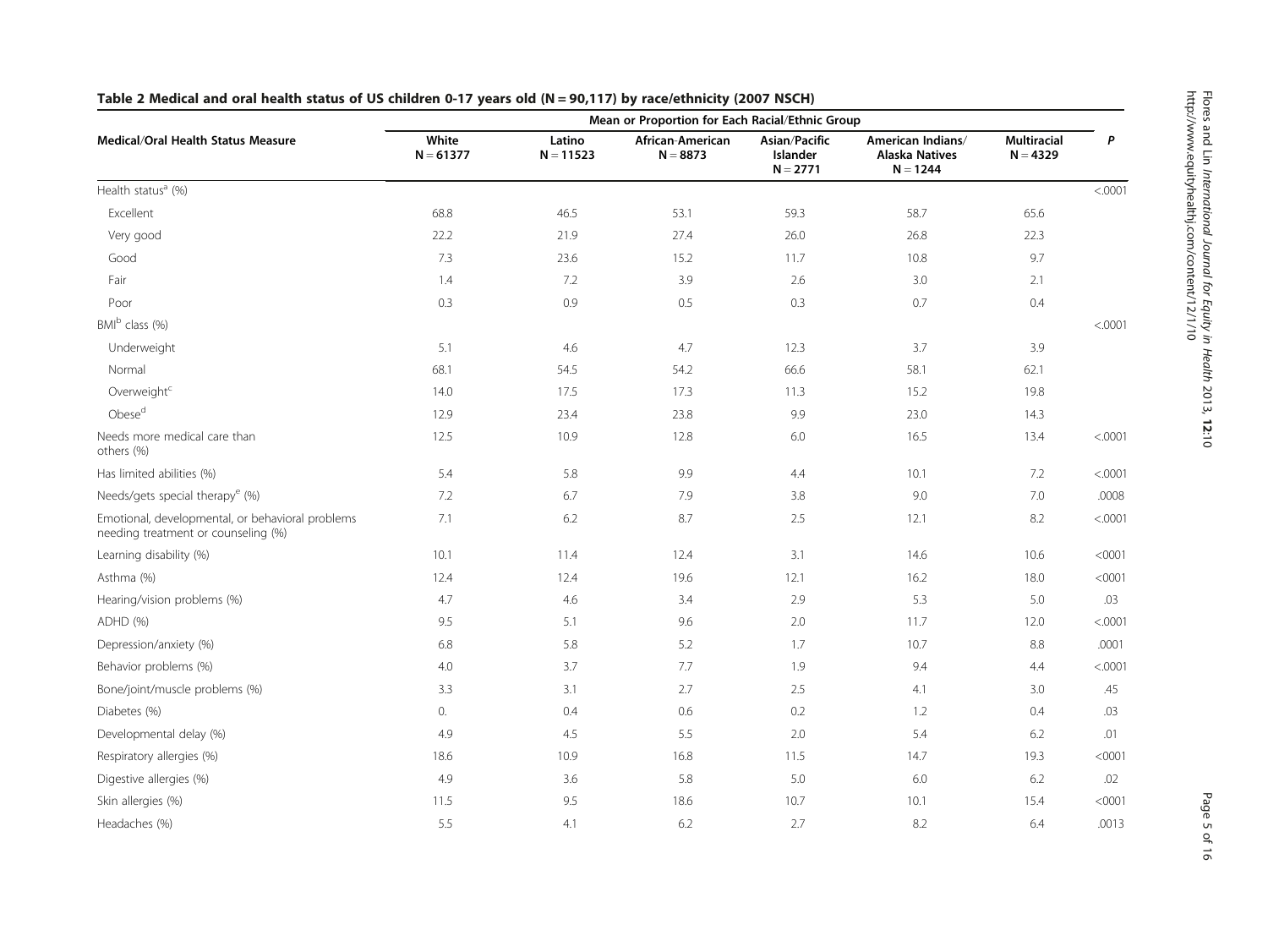|  | Table 2 Medical and oral health status of US children 0-17 years old (N = 90,117) by race/ethnicity (2007 NSCH) (Continued) |
|--|-----------------------------------------------------------------------------------------------------------------------------|
|--|-----------------------------------------------------------------------------------------------------------------------------|

| Speech problems (%)                        | 6.3  | 5.8  | 6.8  | 2.9  | 6.5  | 6.1        | .12     |
|--------------------------------------------|------|------|------|------|------|------------|---------|
| $\geq$ 3 ear infections in last 12 mos (%) | 6.4  | 7.0  | 5.1  | 2.9  | 6.8  | $\sqrt{1}$ | .0001   |
| Teeth condition <sup>a</sup> (%)           |      |      |      |      |      |            | < .0001 |
| Excellent                                  | 54.3 | 31.2 | 37.9 | 49.8 | 42.6 | 54.9       |         |
| Very good                                  | 26.2 | 18.1 | 24.7 | 29.3 | 24.5 | 22.1       |         |
| Good                                       | 15.2 | 31.1 | 28.2 | 20.7 | 25.6 | 18.2       |         |
| Fair                                       | 3.6  | 16.4 | 7.2  | 8.2  | 5.2  | 4.2        |         |
| Poor                                       | 0.8  | 3.2  | 2.1  | 2.0  | 2.1  | 0.7        |         |

Data source: non-public data set of 2007 National Survey of Childhood Health.

<sup>a</sup>By parental report.

<sup>b</sup>BMI = body mass index;

 $\mathrm{c}^{\mathrm{c}}$ BMI = 85-94% for age and gender;

 $\text{d}$ BMI  $\geq$ 95% for age and gender.

<sup>a</sup>BMI ≥95% for age and gender.<br><sup>e</sup>Includes physical, occupational, or speech therapy.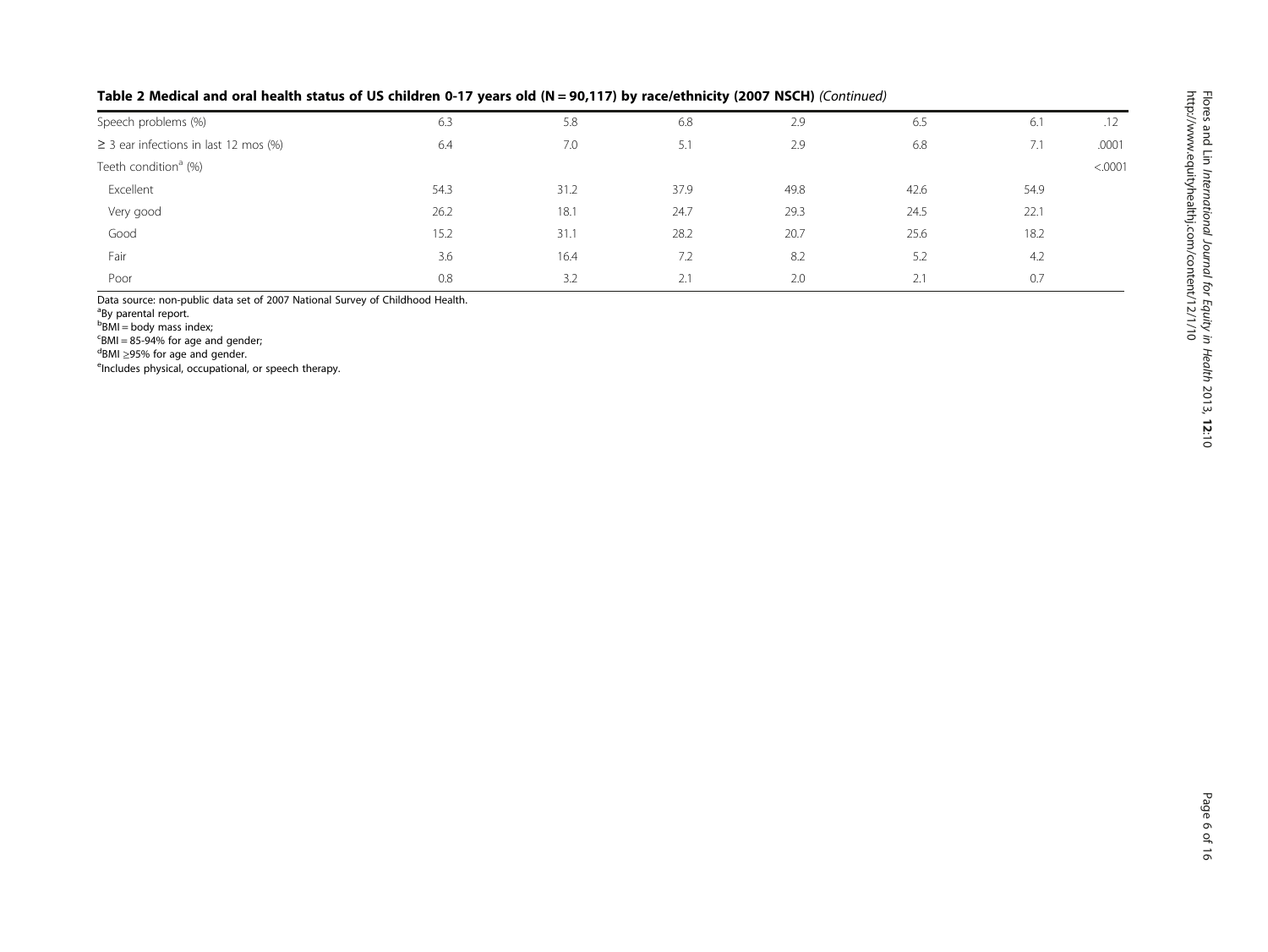#### Teeth condition

Suboptimal (not excellent/very good) teeth condition was noted in over half of Latinos, more than 1/3 of African-Americans, and almost 1/3 of AIANs and APIs, compared with only 20% in whites (Table [2](#page-4-0)). For the remaining measures, there either were no statistically significant intergroup differences, or the differences were statistically significant but slight.

# Access to care and use of services Insurance and PCPs

Only six percent of white children are uninsured, compared with 19% of Latino, 13% of AIAN, and nine percent of African-American children (Table [3](#page-7-0)). Latinos, AIANs, and African-Americans are more likely than whites to be sporadically insured. Only 5% of white children lack a personal doctor or nurse, compared with 18% of AIANs, 14% of Latinos, 11% of African-Americans, and 7% of both multiracial children and APIs. Only 12% of white parents reported that their child's PCP never or only sometimes spends enough time with them; this proportion was significantly higher for all minority groups, with Latinos (38%), African-Americans (31%), AIANs (30%), and APIs (28%) having a particularly high prevalence.

#### Unmet needs and use of services

Only seven percent of white parents reported needing an interpreter to communicate with a PCP, compared with over 1/3 of Latino and almost ¼ of multiracial children (Table [3\)](#page-7-0). AIANs, Latinos, African-Americans, and multiracial children were more likely than whites and APIs to have not received either all needed medical or dental care. Only 19% of whites experienced any problem obtaining specialty care, compared with 40% of AIANs, about onethird of African-Americans and Latinos, and over ¼ of APIs and multiracial children. Compared with other racial/ethnic groups, a higher proportion of Latinos and a lower proportion of African-Americans had no physician visit in the past year. About 1/3 of Latinos and over ¼ of APIs and multiracial children had no routine preventive dental visit in the past year, compared with ¼ or less for other racial/ethnic groups of children. Compared with white children, minority children were significantly less likely to receive specialty care. Lower proportions of APIs, Latinos, and African-Americans had received mental healthcare than AIANs, multiracial children, and whites.

# Multivariable analyses

# Medical and oral health status

After multivariable adjustment for eight covariates, multiple racial/ethnic disparities persisted in medical and oral health status (Table [4\)](#page-8-0). Compared with whites, Latinos, African-Americans, and multiracial children were significantly more likely to be in suboptimal (not excellent/ very good) health and to be overweight/obese. African-Americans were more likely than whites to have limited abilities and digestive allergies. Multiracial children, African-Americans, and Latinos were more likely than whites to have asthma. Multiracial children were more likely than whites to have ADHD and depression/ anxiety. Compared with whites, AIANs and African-Americans had higher odds of behavior problems, and African-Americans and multiracial children had higher odds of skin allergies. All minority groups except for multiracial children were more likely than whites to have teeth in suboptimal condition. Of note, there were several medical and oral health indicators for which minority children had reduced odds compared with white children, including 12 for APIs, six for African-Americans, and one for Latinos.

### Access to care and use of services

Multiple disparities also persisted in access to care and use of health services (Table [5\)](#page-9-0). Compared with white children, AIANs, Latinos, and African-Americans were significantly more likely to be both uninsured and sporadically insured. AIANs had about four times the odds, and African-Americans, Latinos, and multiracial children about double the odds of whites of having no personal doctor or nurse. Parents in all minority groups were significantly more likely than whites to report the PCP never/sometimes spends enough time with the child. AIANs and multiracial children were twice as likely as whites to have not received all needed dental care. All minority groups except APIs were significantly more likely than whites to have had a problem obtaining specialty care. APIs, AIANs, and African-Americans were more likely to have received no specialty care in the past year. APIs had triple the odds and African-Americans double the odds of whites of receiving no mental healthcare in the past year. In contrast, there were only three indicators for which minority children had reduced odds compared with white children, including uninsurance and unmet dental needs for APIs, and physician visits in the past year for African-Americans.

# Secular trends in disparities between 2003 and 2007

The number of indicators for which at least one racial/ ethnic group experienced disparities did not significantly change between 2003-2007, either overall, or in any of the three subcategories, at 22 vs. 18, respectively (Table [6](#page-10-0)). The total number of specific disparities in 2007 was 46, which was not a significant change from 2003, when there were 63 ( $P = .06$ ); the only subcategory with a significant reduction (82%;  $P < .01$ ) was use of services (Table [6\)](#page-10-0).

Ten new disparities arose in 2007 which did not exist in 2003, including five for multiracial children (overweight,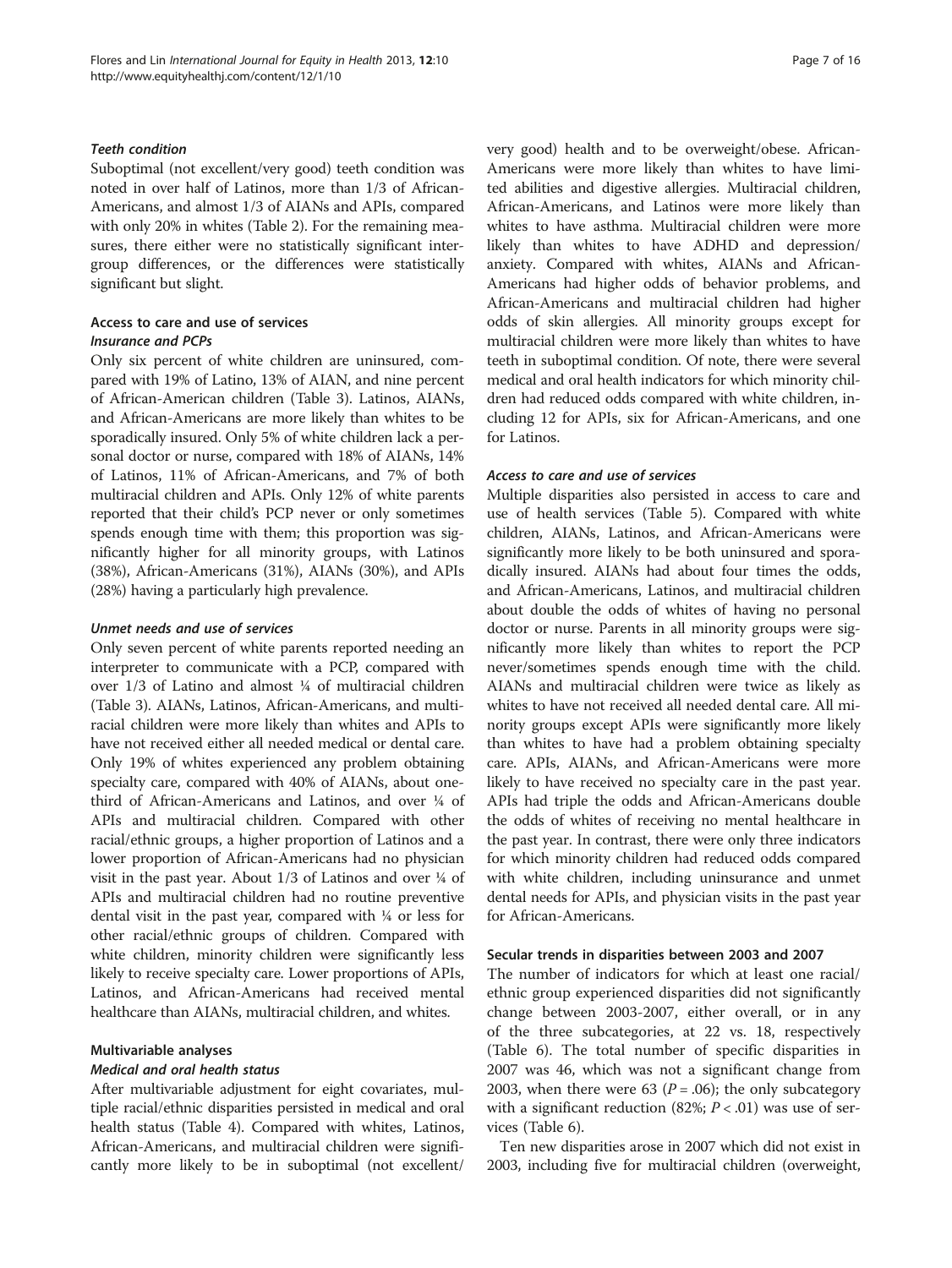|                                                                | Mean or Proportion for each Racial/Ethnic Group |                             |             |             |                                                                                      |                                 |         |
|----------------------------------------------------------------|-------------------------------------------------|-----------------------------|-------------|-------------|--------------------------------------------------------------------------------------|---------------------------------|---------|
| Access or Use-of-<br>Service measure                           | White                                           | Latino<br>N=61,377 N=11,523 | $N = 8,873$ | $N = 2,771$ | African-American Asian/Pacific Islander American Indian/Alaska Native<br>$N = 1,244$ | <b>Multiracial</b><br>$N=4,329$ | P       |
| Insurance coverage at<br>time of survey (%)                    |                                                 |                             |             |             |                                                                                      |                                 | < .0001 |
| None                                                           | 6.1                                             | 18.9                        | 8.8         | 5.0         | 13.0                                                                                 | 6.4                             |         |
| Public                                                         | 17.6                                            | 44.4                        | 50.8        | 17.2        | 45.6                                                                                 | 33.2                            |         |
| Private                                                        | 75.8                                            | 35.9                        | 38.9        | 76.0        | 39.7                                                                                 | 60.0                            |         |
| Insured, type<br>unknown                                       | 0.5                                             | 0.8                         | 1.5         | 1.8         | 1.7                                                                                  | 0.5                             |         |
| Sporadically insured <sup>a</sup><br>in past year (%)          | 8.3                                             | 16.9                        | 14.2        | 8.2         | 14.3                                                                                 | 9.9                             | < .0001 |
| Has personal doctor or<br>nurse (%)                            | 95.5                                            | 85.8                        | 88.8        | 93.0        | 81.5                                                                                 | 92.9                            | < .0001 |
| PCP never/sometimes<br>spends enough time<br>with child (%)    | 11.9                                            | 37.8                        | 30.5        | 27.6        | 29.6                                                                                 | 15.0                            | < .0001 |
| Interpreter needed to<br>speak with PCP (%)                    | 6.8                                             | 38.0                        | 7.9         | 4.6         | 8.6                                                                                  | 22.4                            | < .0001 |
| Received all needed<br>medical care (%)                        | 96.9                                            | 95.7                        | 95.2        | 98.1        | 94.4                                                                                 | 95.1                            | < .0001 |
| Received all needed<br>dental care (%)                         | 97.5                                            | 96.8                        | 96.9        | 99.1        | 94.4                                                                                 | 96.1                            | < .0001 |
| Any problem getting<br>specialty care (%)                      | 18.6                                            | 30.9                        | 33.6        | 26.3        | 39.8                                                                                 | 26.9                            | < .0001 |
| No physician visit in<br>last 12 months (%)                    | 11.5                                            | 14.1                        | 8.5         | 11.9        | 11.9                                                                                 | 10.6                            | < .0001 |
| No routine preventive<br>dental visit in last 12<br>months (%) | 23.2                                            | 33.1                        | 25.1        | 28.4        | 22.9                                                                                 | 28.0                            | .0001   |
| Received specialty care<br>(% )                                | 25.8                                            | 16.7                        | 18.4        | 16.4        | 17.1                                                                                 | 22.6                            | < .0001 |
| Received mental<br>healthcare in past 12<br>months (%)         | 9.1                                             | 6.1                         | 7.9         | 2.7         | 12.2                                                                                 | 10.1                            | .0001   |

<span id="page-7-0"></span>

|  | Table 3 Access to medical and dental care and use of medical and dental services for US children 0-17 years old |  |  |  |  |  |  |
|--|-----------------------------------------------------------------------------------------------------------------|--|--|--|--|--|--|
|  | $(N = 90,117)$ by race/ethnicity (2007 NSCH)                                                                    |  |  |  |  |  |  |

Data source: non-public data set of the 2007 National Survey of Childhood Health.

<sup>a</sup>Defined as having but then losing health insurance at any time during the past 12 months.

ADHD, depression/anxiety, PCP never/sometimes spends enough time with you, and problems getting specialty care), three for African-Americans (digestive allergies, uninsurance, and problems getting specialty care), and two for AIANs (teeth condition and behavior problems) (Table [7\)](#page-11-0). Three disparities worsened between 2003 and 2007: teeth condition and sporadic insurance for Latinos, and no specialty care in the past year for AIANs. Two specific disparities improved over time (i.e., their odds ratios significantly decreased): health status for Latinos and not receiving all needed dental care for multiracial children. There were 26 disparities which were eliminated over time, including nine for AIANs and eight for multiracial children; almost 40% of these eliminated disparities  $(N = 10)$  were use-of-services indicators.

# **Discussion**

### Disparities in 2007 NSCH

After adjustment for relevant covariates, multiple racial/ ethnic disparities were documented in oral and medical health and healthcare. Despite increases in the numbers of pediatricians in the US, advances in medical care, the introduction of new antibiotics and other medications, and enhancements in the screening and detection of pediatric diseases during the past decade, the study findings revealed that Latino, African-American, and multiracial children are significantly more likely than white children to have suboptimal health, to be overweight, and to be afflicted with asthma. Elimination of such disparities may require targeted, tailored interventions which are community-based, leverage community health workers or parent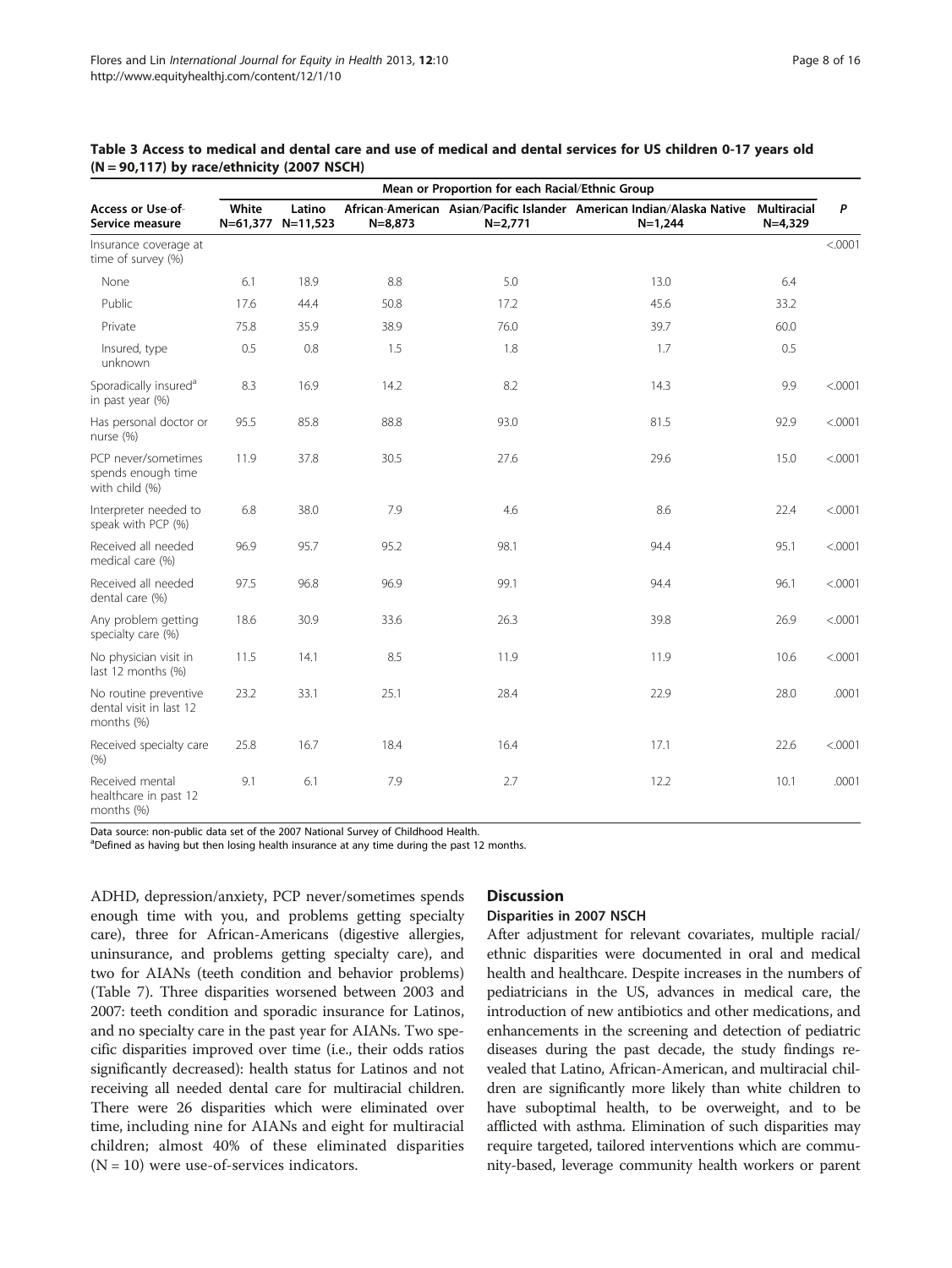|                                                                                     | Odds ratio (95% confidence interval) vs. white children |                                                |                                               |                                               |                                            |  |  |  |  |  |
|-------------------------------------------------------------------------------------|---------------------------------------------------------|------------------------------------------------|-----------------------------------------------|-----------------------------------------------|--------------------------------------------|--|--|--|--|--|
| Measure                                                                             | Latino                                                  | African-American                               | Asian/Pacific<br>Islander                     | American Indian/Alaska<br><b>Native</b>       | <b>Multiracial</b>                         |  |  |  |  |  |
| Health not excellent/very good                                                      | 1.88 (1.56, 2.27)                                       | 1.78 (1.55, 2.04)<br>$Z = 2.01$ ( $P = .02$ )  | 1.19 (0.84, 1.68)                             | 1.15 (0.86, 1.54)                             | 1.33 (1.05, 1.68)                          |  |  |  |  |  |
| Overweight or obese                                                                 | 1.60 (1.27, 2.02)                                       | 1.65 (1.43, 1.91)                              | 0.64(0.42, 0.99)                              | 1.39 $(1.00, 1.95)^c$                         | 1.35 (1.06, 1.71)                          |  |  |  |  |  |
| Needs more medical care than others                                                 | 0.89(0.74, 1.06)                                        | $0.81$ (0.69, 0.94)                            | $0.51$ $(0.37, 0.71)$                         | 1.15 (0.83, 1.59)                             | 1.04 (0.85, 1.28)                          |  |  |  |  |  |
| Has limited abilities                                                               | 0.99(0.75, 1.3)                                         | 1.36(1.14, 1.62)                               | 1.0(0.64, 1.54)                               | 1.4 (0.99, 1.98)                              | 1.26 (0.96, 1.66)                          |  |  |  |  |  |
| Needs/gets special therapy <sup>b</sup>                                             | 0.94(0.74, 1.21)                                        | 0.94(0.78, 1.13)                               | 0.59(0.39, 0.9)                               | $1.06$ (0.73, 1.54)                           | 0.89(0.7, 1.15)                            |  |  |  |  |  |
| Emotional, developmental, or behavioral problems needing treatment or<br>counseling | $0.83$ $(0.66, 1.04)$<br>$Z = -1.90$ ( $P = .03$ )      | 0.84(0.69, 1.01)                               | $0.4$ (0.27, 0.6)                             | 1.35(0.93, 1.97)<br>$Z = 1.69 (P = .045)$     | 1.16 (0.92, 1.46)                          |  |  |  |  |  |
| Learning disability                                                                 | $1.12$ (0.88, 1.43)                                     | 0.95(0.79, 1.13)                               | 0.34(0.24, 0.5)                               | 1.23 (0.84, 1.79)                             | 1.05 (0.82, 1.36)                          |  |  |  |  |  |
| Asthmatic                                                                           | 1.28 (1.05, 1.56)                                       | 1.48 (1.29, 1.69)                              | 1.32 (0.93, 1.88)                             | 1.25(0.93, 1.66)                              | 1.59 (1.28, 1.97)                          |  |  |  |  |  |
| Hearing/vision problem                                                              | 1.27(0.9, 1.8)                                          | $0.60$ (0.47, 0.75)                            | 0.85(0.47, 1.52)                              | 0.96(0.59, 1.57)<br>$Z = -2.29$ ( $P = .01$ ) | 1.07(0.71, 1.6)                            |  |  |  |  |  |
| <b>ADHD</b>                                                                         | $0.76$ $(0.57, 1.01)$                                   | 0.76(0.64, 0.91)                               | 0.31(0.21, 0.45)                              | 1.06(0.73, 1.54)                              | 1.38 (1.06, 1.8)<br>$Z = 1.64 (P = .0499)$ |  |  |  |  |  |
| Depression/anxiety                                                                  | 0.91(0.69, 1.21)                                        | 0.5(0.39, 0.64)                                | 0.31(0.21, 0.48)                              | 1.27(0.8, 2.02)                               | 1.38 (1.06, 1.81)                          |  |  |  |  |  |
| Behavior problems                                                                   | 0.95(0.67, 1.34)                                        | 1.31 (1.06, 1.62)                              | $0.31$ (0.19, 0.53)                           | 1.78 (1.07, 2.96)<br>$Z = 2.34 (P = .01)$     | 1.06 (0.78, 1.45)                          |  |  |  |  |  |
| Bone/joint/muscle problems                                                          | 1.03(0.7, 1.52)                                         | $0.72$ (0.54, 0.95)                            | 0.87(0.44, 1.72)<br>$Z = 2.63$ ( $P = .004$ ) | 1.17(0.65, 2.1)                               | 0.98(0.7, 1.36)                            |  |  |  |  |  |
| Diabetes                                                                            | 0.48 (0.24, 0.93)                                       | 0.99(0.52, 1.88)<br>$Z = 1.66$ ( $P = .048$ )  | $0.23$ (0.05, 1.11)                           | 0.29(0.08, 1.07)                              | $0.72$ $(0.37, 1.43)$                      |  |  |  |  |  |
| Developmental delay                                                                 | 1.18(0.85, 1.62)<br>$Z = 1.95 (P = .03)$                | 0.88(0.7, 1.1)<br>$Z = 1.90 (P = .03)$         | $0.51$ $(0.34, 0.77)$                         | 0.88(0.55, 1.39)                              | 1.22 (0.86, 1.72)                          |  |  |  |  |  |
| Digestive allergies                                                                 | 1.09(0.77, 1.53)                                        | 1.23 (1.01, 1.49)                              | 1.18(0.8, 1.73)                               | 1.29(0.77, 2.17)                              | 1.21 (0.81, 1.82)                          |  |  |  |  |  |
| Skin allergies                                                                      | 1.16(0.95, 1.4)                                         | 1.85(1.63, 2.11)                               | $1.1$ (0.84, 1.45)                            | 0.91(0.64, 1.31)<br>$Z = -2.01$ ( $P = .02$ ) | 1.35(1.11, 1.64)                           |  |  |  |  |  |
| Speech problem                                                                      | 0.92(0.7, 1.21)                                         | 0.91(0.75, 1.11)<br>$Z = -2.91$ ( $P = .002$ ) | $0.48$ $(0.27, 0.86)$                         | 0.88(0.56, 1.38)                              | 0.87(0.67, 1.14)                           |  |  |  |  |  |
| $\geq$ 3 ear infections in last 12 mos                                              | 0.93(0.74, 1.16)                                        | $0.67$ (0.55, 0.82)                            | $0.42$ (0.28, 0.62)                           | $0.87$ (0.6, 1.27)                            | $0.91$ $(0.67, 1.22)$                      |  |  |  |  |  |
| Teeth condition not excellent/very good                                             | 1.97 (1.68, 2.31)<br>$Z = 1.92 (P = .03)$               | 1.87 (1.67, 2.08)                              | 1.48 (1.15, 1.91)                             | 1.45 (1.12, 1.88)                             | 1.19 (0.96, 1.48)                          |  |  |  |  |  |

# <span id="page-8-0"></span>Table 4 Multivariable analyses<sup>a</sup> of racial/ethnic disparities in medical and oral health status among US children 0-17 years old (N = 90,117), 2007 NSCH

Data source: Non-public data set of 2007 National Survey of Childhood Health.

a<br>Adjusted for primary language spoken at home, child's age and insurance coverage, caregiver's educational attainment and employment status, number of children in the household, number of adults in the household, and poverty level. Z-scores and P values provided for ORs and 95% CIs which significantly differed for same indicator in multivariable analyses of 2003 NSCH (see Additional file [1:](#page-14-0) Appendices 1 and 2 for 2003 NSCH data).

<sup>b</sup>Includes physical, occupational, or speech therapy.

<sup>C</sup>Not statistically significant, but trending towards significance, with  $P = 0.0528$ .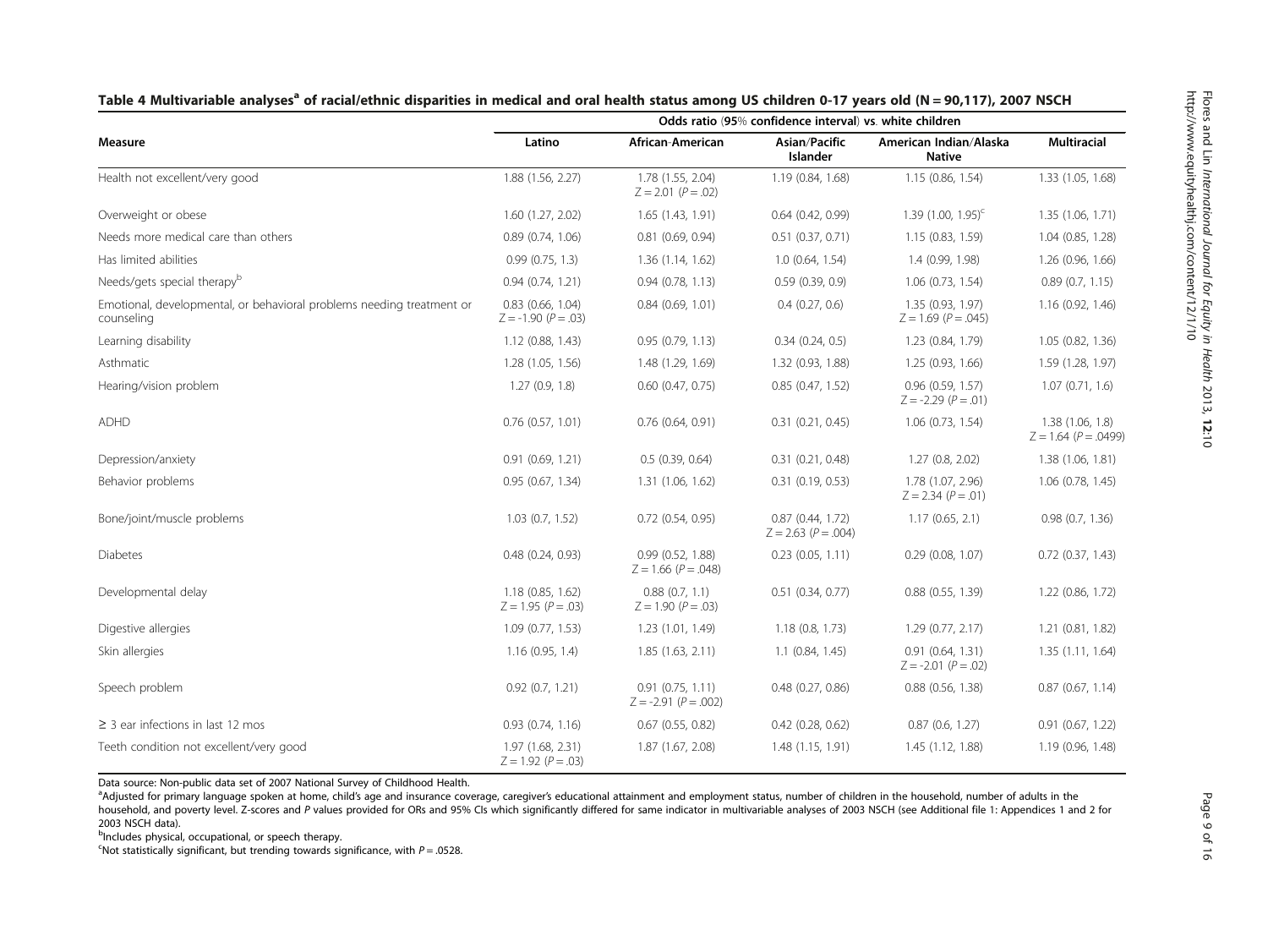# <span id="page-9-0"></span>Table 5 Multivariable analyses<sup>a</sup> of racial/ethnic disparities in access to medical and dental care and use of services among US children 0-17 years old (N = 90,117), 2007 NSCH

|                                                      | Odds ratio (95% confidence interval) vs. white children |                                              |                                                 |                                               |                                               |  |  |  |  |  |
|------------------------------------------------------|---------------------------------------------------------|----------------------------------------------|-------------------------------------------------|-----------------------------------------------|-----------------------------------------------|--|--|--|--|--|
| Measure                                              | Latino                                                  | African-American                             | Asian/Pacific Islander                          | American Indian/Alaska Native                 | Multiracial                                   |  |  |  |  |  |
| No health insurance <sup>b</sup>                     | 1.55 (1.24, 1.95)                                       | 1.33(1.07, 1.65)                             | $0.47$ (0.33, 0.67)                             | 1.97 (1.40, 2.79)                             | $1.08$ (0.82, 1.41)                           |  |  |  |  |  |
| Sporadically insured in past year <sup>b</sup>       | 1.72(1.4, 2.11)<br>$Z = 1.79$ ( $P = .04$ )             | 1.55(1.31, 1.83)                             | 0.96(0.71, 1.3)                                 | 1.51(1.07, 2.13)                              | 1.11(0.82, 1.51)                              |  |  |  |  |  |
| No personal doctor or nurse                          | 1.71(1.33, 2.21)                                        | 2.07 (1.73, 2.48)                            | 1.42(0.91, 2.21)                                | 3.52(1.91, 6.5)                               | 1.55(1.19, 2.01)                              |  |  |  |  |  |
| PCP never/sometimes spends enough time with child    | 2.2(1.85, 2.61)                                         | $2.53$ (2.25, 2.85)                          | 2.46 (1.85, 3.26)                               | 2.3(1.75, 3.03)                               | 1.28(1.02, 1.62)                              |  |  |  |  |  |
| Did not receive all needed medical care              | 1.39 (0.95, 2.02)                                       | 1.23(0.95, 1.6)                              | 0.69(0.45, 1.06)                                | 1.43(0.89, 2.3)<br>$Z = -2.4 (P = .01)$       | 1.4(0.82, 2.4)<br>$Z = -2.34$ ( $P = .01$ )   |  |  |  |  |  |
| Did not receive all needed dental care               | 1.15(0.74, 1.8)                                         | 0.9(0.64, 1.26)<br>$Z = -4.34$ ( $P < .01$ ) | 0.42(0.25, 0.72)<br>$Z = -2.45$ ( $P = .01$ )   | 1.69 (1.05, 2.72)                             | 1.5(1.04, 2.18)                               |  |  |  |  |  |
| Any problem getting specialty care                   | 1.43 (1.07, 1.92)                                       | 1.83(1.45, 2.32)<br>$Z = 3.43$ ( $P < .01$ ) | 1.48 $(1.00, 2.19)^{c}$                         | 2.34 (1.44, 3.79)                             | 1.53(1.01, 2.32)                              |  |  |  |  |  |
| No physician visit in last 12 months                 | $1.01$ (0.81, 1.25)                                     | 0.61(0.51, 0.72)<br>$Z = -8.2$ ( $P < .01$ ) | 1.28 (0.88, 1.85)<br>$Z = -2.53$ ( $P = .01$ )  | 0.89(0.61, 1.3)<br>$Z = -2.77$ ( $P = .003$ ) | 1.0(0.75, 1.34)                               |  |  |  |  |  |
| No routine preventive dental visit in last 12 months | 1.05(0.89, 1.25)<br>$Z = -1.76$ ( $P = .04$ )           | 1.04(0.9, 1.2)<br>$Z = -5.7$ ( $P < .01$ )   | 1.08(0.86, 1.35)<br>$sZ = -1.66$ ( $P = .048$ ) | 0.7(0.49, 1.0)<br>$Z = -3.5$ ( $P < .01$ )    | 0.96(0.77, 1.19)<br>$Z = -2.07$ ( $P = .02$ ) |  |  |  |  |  |
| Received no specialty care in last 12 months         | 1.14(0.96, 1.35)                                        | 1.36(1.20, 1.54)                             | 1.59 (1.21, 2.07)                               | 1.41(1.04, 1.92)                              | 1.12(0.92, 1.36)<br>$Z = 1.93$ ( $P = .03$ )  |  |  |  |  |  |
| Received no mental healthcare in past 12 months      | $1.27$ (1.00, 1.62) <sup>d</sup>                        | 1.62 (1.33, 1.97)                            | 2.83(1.95, 4.1)                                 | 0.90(0.59, 1.38)                              | 0.9(0.72, 1.14)                               |  |  |  |  |  |

Data source: non-public data set of 2007 National Survey of Childhood Health.

<sup>a</sup>Except as noted below, adjusted for primary language spoken at home, child's age and health insurance coverage, caregiver's educational attainment and employment status, number of children in the household, number of adults in the household, and poverty level. NS = not statistically significant. Z-scores and P values provided for ORs and 95% CIs which significantly differed for same indicator in multivariable analyses of 2003 NSCH (see Additional file [1:](#page-14-0) Appendices 1 and 2 for 2003 NSCH data).

<sup>b</sup>Adjusted for primary language spoken at home, child's age, caregiver's educational attainment and employment status, number of children in the household, number of adults in the household, and poverty level. Not statistically significant, but trending towards significance, with  $P = 0.0504$ .

<sup>d</sup>Not statistically significant, but trending towards significance, with  $P = .0503$ .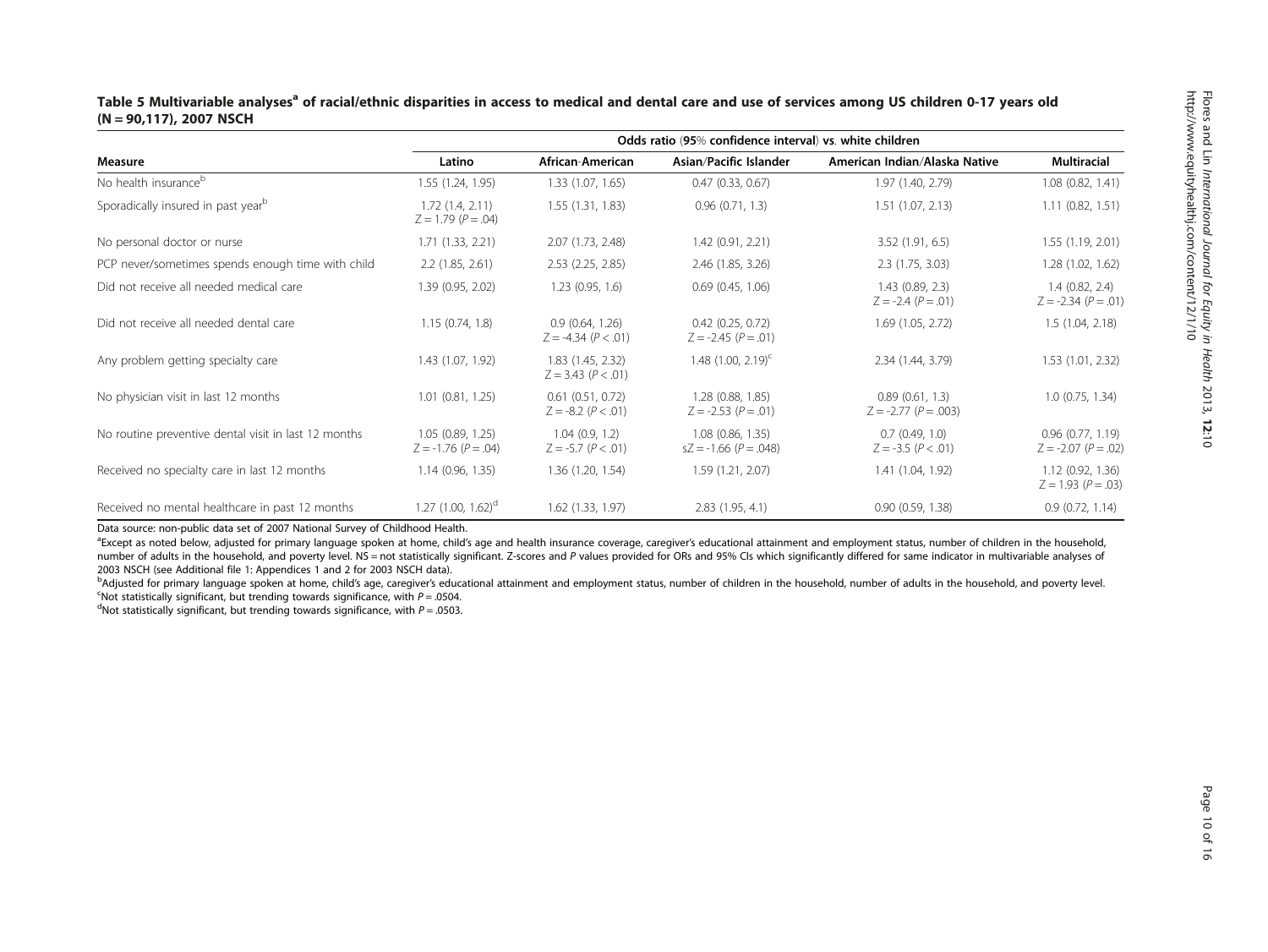| <b>Disparities category</b>        | Total number of<br>NSCH indicators <sup>a</sup> |      | Disparities for at least one<br>racial/ethnic minority group | Total number of disparities <sup>b</sup> |      |  |
|------------------------------------|-------------------------------------------------|------|--------------------------------------------------------------|------------------------------------------|------|--|
|                                    |                                                 | 2003 | 2007                                                         | 2003                                     | 2007 |  |
| Medical and oral health            |                                                 | 10   | 10                                                           | 26                                       | 20   |  |
| Access to medical and dental care  |                                                 | Q    |                                                              | 26                                       | 24   |  |
| Use of medical and dental services |                                                 |      |                                                              |                                          |      |  |
| <b>TOTAL</b>                       | 34                                              | 22   | 18                                                           | 63                                       | 46   |  |

<span id="page-10-0"></span>Table 6 Trends between the 2003 and 2007 NSCH in US children's racial/ethnic disparities in medical and oral health, access to care, and use of services

<sup>a</sup>Includes only those indicators available in both the 2003 and the 2007 NSCH.

<sup>b</sup>For each NSCH indicator, disparities were possible for up to all five racial/ethnic minority groups.

 $\text{c}_P$  < .01 for comparison between 2003 and 2007.

mentors, and emphasize education and social support. For example, for minority children with asthma and their families, parent mentors (trained minority parents who already have children with asthma) have been shown to reduce wheezing, asthma exacerbations, ED visits, and missed parental work days, while improving parental self-efficacy, all at a reasonable cost, and with net cost savings [\[12\]](#page-15-0).

#### Dental health

All racial/ethnic minority groups of children, except for multiracial children, are significantly more likely than white children to have teeth in suboptimal condition. The reasons for these disparities are unclear, and merit further study. For AIAN children, suboptimal oral health may be a result of their higher odds of unmet dental needs, but other minority groups did not differ from whites in unmet dental needs. No minority group differed from whites in the adjusted odds of no routine preventive dental visit in the past year, but this indicator only applies to children who have ever made a dental visit, so oral health disparities might relate to a greater risk of having never made a dental visit or later initiation of the first dental visit. Disparities in satisfaction with and the quality of dental care for minority children have been reported [[13](#page-15-0)], and may also play a role in oral health disparities.

#### Insurance coverage

Latinos, AIANs, and African-Americans are significantly more likely than whites to be uninsured and sporadically insured, and these disparities persisted between 2003- 2007, except that lack of health insurance arose as a new disparity in 2007 for African-American children. Latinos and African-Americans continue to be disproportionately represented among uninsured American children, with the two groups accounting for 40% of US children, but 57% of uninsured US children [[14](#page-15-0)]. Not enough is known about why AIAN children continue to be at high risk for being uninsured and sporadically insured. Evidence from a randomized, controlled trial indicates that community health workers can eliminate racial/ethnic disparities in uninsurance [\[15\]](#page-15-0), suggesting that great use of community health workers may be needed to achieve equity in health insurance coverage.

#### Especially marked disparities

Noteworthy disparities were identified in lacking a personal doctor or nurse (PDN), insufficient time with the child's healthcare provider, and problems getting specialty care. All minority groups except for APIs have approximately double to triple the odds of having no PDN. Having a PDN―and the associated continuity of care― is a crucial component of the medical home, so many health and healthcare disparities identified in this study could relate to lack of a PDN and medical home. All minority groups had greater odds than whites of the PCP never/sometimes spending enough time with the child, which has the potential to result in poorer communication, lower patient/parent satisfaction, and possibly lower quality of care. Recently, it has been pointed out that racial/ethnic disparities in health and healthcare can be viewed as deficits in quality of care [[16,17\]](#page-15-0), and a comprehensive strategy using a quality-improvement framework and tailored interventions has been shown to reduce disparities [\[18\]](#page-15-0). All minority groups, except for APIs, have significantly higher odds than whites of experiencing problems getting specialty care. This is especially concerning, because inadequate access to pediatric specialists can result in poorer quality of care and adverse outcomes. For example, among minority children with asthma, only 17% were being seen by a pediatric asthma or pulmonary subspecialist, subspecialty care was associated with five times the odds of having an asthma care plan, and having an asthma care plan was associated with a significantly lower likelihood of asthma exacerbations in the past year [[19](#page-15-0)].

#### Reverse differences

For 18 health and three use-of-services indicators, minority children had significantly lower odds than white children. The reasons behind these "reverse differences" are not entirely clear. It is possible that certain reverse differences—such as reduced odds of ADHD and of depression/anxiety among API and African-American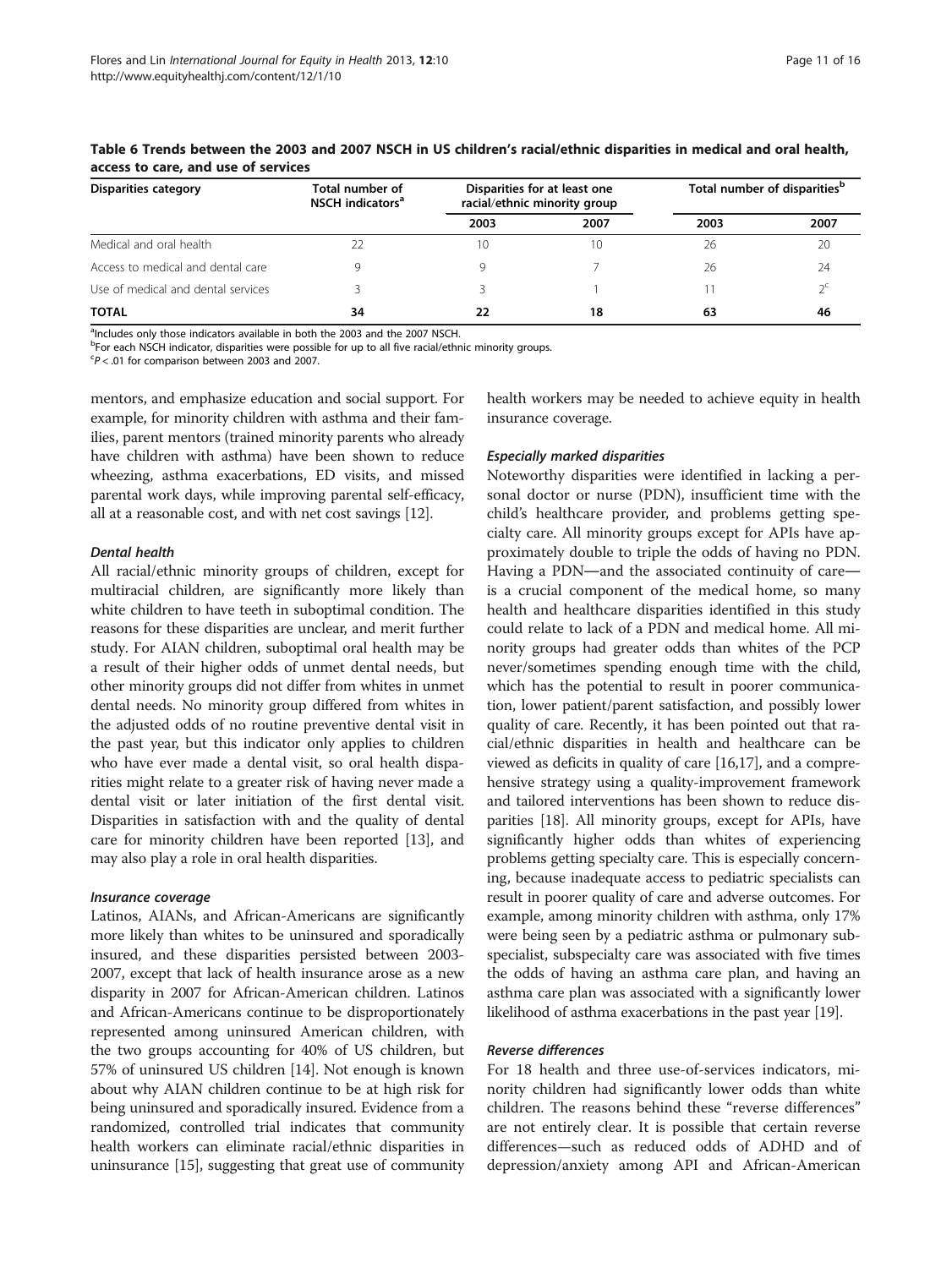| Racial/ethnic<br>minority group   | New disparity in 2007 which<br>did not exist in 2003 | Disparity significantly<br>worsened between<br>2003-2007 | Disparity significantly<br>improved between<br>2003-2007 | Disparity eliminated between<br>2003-2007                |
|-----------------------------------|------------------------------------------------------|----------------------------------------------------------|----------------------------------------------------------|----------------------------------------------------------|
| Latino                            |                                                      | • Teeth condition                                        | • Health status                                          | • No specialty care in past year                         |
|                                   |                                                      | · Sporadic insurance                                     |                                                          | • No physician visit in past year                        |
|                                   |                                                      |                                                          |                                                          | • No routine dental visit in past year                   |
| African-American                  | • Digestive allergies                                |                                                          |                                                          | · Speech problem                                         |
|                                   | • Uninsured                                          |                                                          |                                                          | • No physician visit in past year                        |
|                                   | • Problems getting specialty care                    |                                                          |                                                          | • No routine preventive dental visit<br>in past year     |
|                                   |                                                      |                                                          |                                                          | · Did not receive all needed dental<br>care in past year |
| Asian/Pacific                     |                                                      |                                                          |                                                          | • Problems getting specialty care                        |
| Islander                          |                                                      |                                                          |                                                          | • No physician visit in past year                        |
| American Indian/<br>Alaska Native | • Teeth condition                                    | • No specialty care in past<br>year                      |                                                          | • Overweight                                             |
|                                   | • Behavior problems                                  |                                                          |                                                          | • Has limited abilities                                  |
|                                   |                                                      |                                                          |                                                          | • Needs/gets special therapy                             |
|                                   |                                                      |                                                          |                                                          | • Asthma                                                 |
|                                   |                                                      |                                                          |                                                          | • Hearing/vision problems                                |
|                                   |                                                      |                                                          |                                                          | · Skin allergies                                         |
|                                   |                                                      |                                                          |                                                          | • No physician visit in past year                        |
|                                   |                                                      |                                                          |                                                          | · No routine dental visit in past year                   |
|                                   |                                                      |                                                          |                                                          | • Did not receive all needed<br>medical care             |
| Multiracial                       | • Overweight                                         |                                                          | · Did not receive all<br>needed dental care              | • Teeth condition                                        |
|                                   | $\cdot$ ADHD                                         |                                                          |                                                          | • Has limited abilities                                  |
|                                   | • Depression/anxiety                                 |                                                          |                                                          | • Digestive allergies                                    |
|                                   | • PCP never/sometimes spends                         |                                                          |                                                          | • Uninsured                                              |
|                                   | enough time with you                                 |                                                          |                                                          | • Sporadic insurance                                     |
|                                   | • Problems getting specialty care                    |                                                          |                                                          | • No physician visit in past year                        |
|                                   |                                                      |                                                          |                                                          | • No routine dental visit in past year                   |
|                                   |                                                      |                                                          |                                                          | · Did not receive all needed<br>medical care             |
| <b>TOTAL</b>                      | 10                                                   | 3                                                        | $\overline{2}$                                           | 26                                                       |

### <span id="page-11-0"></span>Table 7 Specific racial/ethnic disparities in the medical and oral health and healthcare of US children which were new, worsened, improved, or eliminated between 2003 to 2007

children—may reflect underdiagnosis of these conditions due to the higher odds of the PCP never/sometimes spending enough time with the child and reduced access to specialty care and mental healthcare. For example, one study revealed that African-American children are less likely than white children to receive ADHD evaluation, diagnoses, and treatment [\[20](#page-15-0)]. In contrast, it is possible that other such reverse differences—such as reduced odds of overweight/obesity in APIs—may accurately reflect racial/ethnic variations in the prevalence of certain conditions. One systematic review, for example, concluded that Asian-Americans of all ages have a lower prevalence of obesity than all other racial/ethnic groups [[21\]](#page-15-0). Reverse differences in use of services, such as lower odds vs. whites of having no physician visit in the past year for African-Americans or of not receiving all dental care for APIs, might potentially reflect better access to certain categories of healthcare for these racial/ethnic minority groups. Additional research clearly is needed on the reasons for such reverse differences and potential lessons that might be learned on how to enhance the health and healthcare of all children.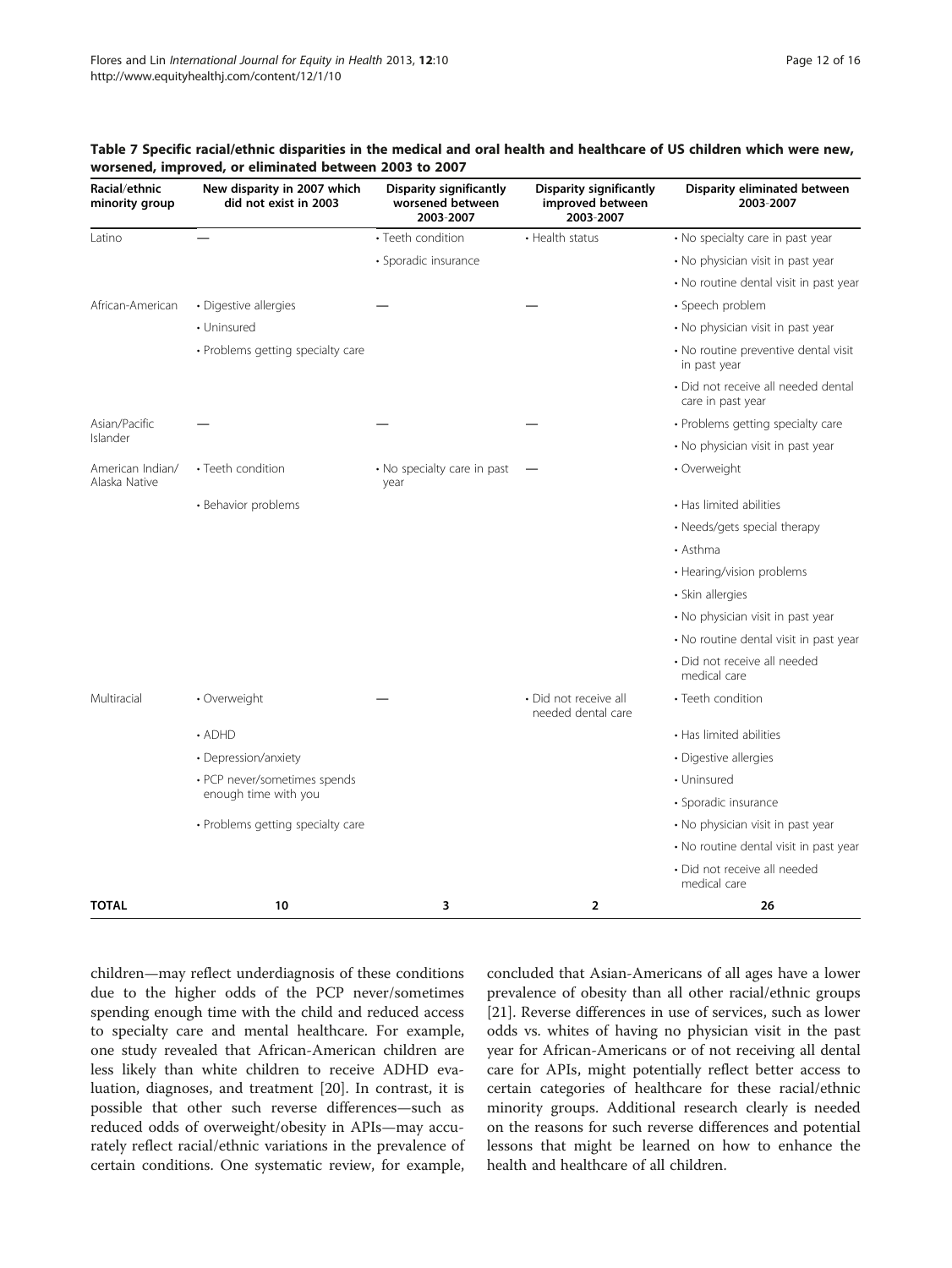#### Disparities for specific racial/ethnic groups

Many substantial and noteworthy disparities varied by racial/ethnic group (Tables [4](#page-8-0), [5](#page-9-0), [7\)](#page-11-0), and awareness of these particular disparities, almost all of which persisted over time, would seem to be crucial in their prevention and monitoring, as well as the development and implementation of interventions to reduce or eliminate these disparities. Latino children have especially high odds of suboptimal health status and teeth condition, overweight, lack of health insurance, and sporadic health insurance. African-American children have particularly high odds of overweight, limited abilities, asthma, behavior problems, skin allergies, having no personal doctor or nurse, the PCP never/sometimes spending enough time with the child, and problems getting specialty care. API children have especially high odds of the PCP never spending enough time with the child, receiving no specialty care, and receiving no mental healthcare. AIAN children have particularly high odds of behavior problems, no health insurance, no personal doctor or nurse, unmet dental needs, and problems getting specialty care. Multiracial children have especially high odds of asthma, ADHD, depression/anxiety, and unmet dental needs.

# Secular trends in disparities Disparities reductions and eliminations

Between 2003 and 2007, some noteworthy progress was made in reducing and eliminating certain racial/ethnic disparities in children's health and healthcare. A significant reduction occurred over time in the total number of disparities in medical and dental services, which dropped from 11 to two. Two specific disparities improved over time. In addition, 26 specific disparities were eliminated over time. Of note, there was elimination of disparities which existed in 2003 for all minority groups in having no physician visit in the past year and for four of five minority groups in having no routine preventive dental visit in the past year. This is the first study, to our knowledge, to report such positive secular trends in children's disparities. The reasons for these trends are unclear, and warrant further study, with particular attention to such possibilities as greater parental awareness of the importance of routine medical and dental care, heightened attention to these disparities among health systems and clinicians, or changing school regulations for annual physical exams and vaccinations.

# Persistent, worse, and new disparities

In contrast, no significant change over time was seen in the number of indicators for which at least one minority group experienced disparities, either overall, or in any of the three subcategories. Furthermore, neither the total number of specific disparities, nor the numbers of specific disparities in the medical/oral health and access to medical and dental care categories changed significantly

over time. In addition, three disparities worsened and 10 new disparities arose over time. These findings indicate that much work remains to be done to eliminate racial/ ethnic disparities and achieve equity in children's medical and oral health and healthcare.

#### Importance of secular-trend analyses

The study findings underscore the importance of examining secular trends in disparities. For example, multiracial children experienced five new disparities over time during the study interval, while at the same time eight of their disparities were eliminated. These results suggest that the addition and elimination of disparities may be a continuously evolving process in a constant state of flux for certain groups, perhaps reflecting and acting in concert with changes in social determinants of medical and oral health and healthcare (such as poverty and educational opportunity), as well as changes in the healthcare system. For example, given that racial/ethnic minority children are disproportionately represented among the uninsured, changes over time in federal and regional poverty, temporary caps or freezes in state Medicaid and CHIP, out-of-pocket expenses, and the proportion of pediatric providers accepting current or new Medicaid- or CHIP-covered pediatric patients could account for new disparities or the elimination of previous disparities in health and dental insurance coverage, health status, access to care, and use of services.

#### Study limitations and strengths

Certain study limitation should be noted. Although the 2007 NSCH data are the most recently available NSCH data set, secular trends in disparities between 2003 − 2007 may not necessarily generalize to trends in years subsequent to 2008 (part of the 2007 NSCH was conducted in 2008). Certain disparities of limited magnitude could be interpreted as statistical artifacts resulting from multiple comparisons. As noted in the Methods, however, Bonferroni adjustments are not applicable, consistent with published guidelines [\[11\]](#page-15-0) and prior NSCH disparities analyses [[2,3\]](#page-14-0), because a specific a priori hypothesis was tested for each dependent variable. In addition, multivariable adjustment for at least seven relevant covariates theoretically should result in identification of only the most robust disparities, and elimination of any possible statistical artifacts in bivariate analyses. NSCH data are obtained via parental report, so it is possible that parental reports of medical and oral health and healthcare may not necessarily accurately represent similar data abstracted from other sources, such as charts, and intergroup differences in language and culture might have influenced parental willingness to accurately report children's health or healthcare. Some observed differences might represent normal variations in survey responses or in parents' knowledge of children's health status from one wave to another. NSCH does not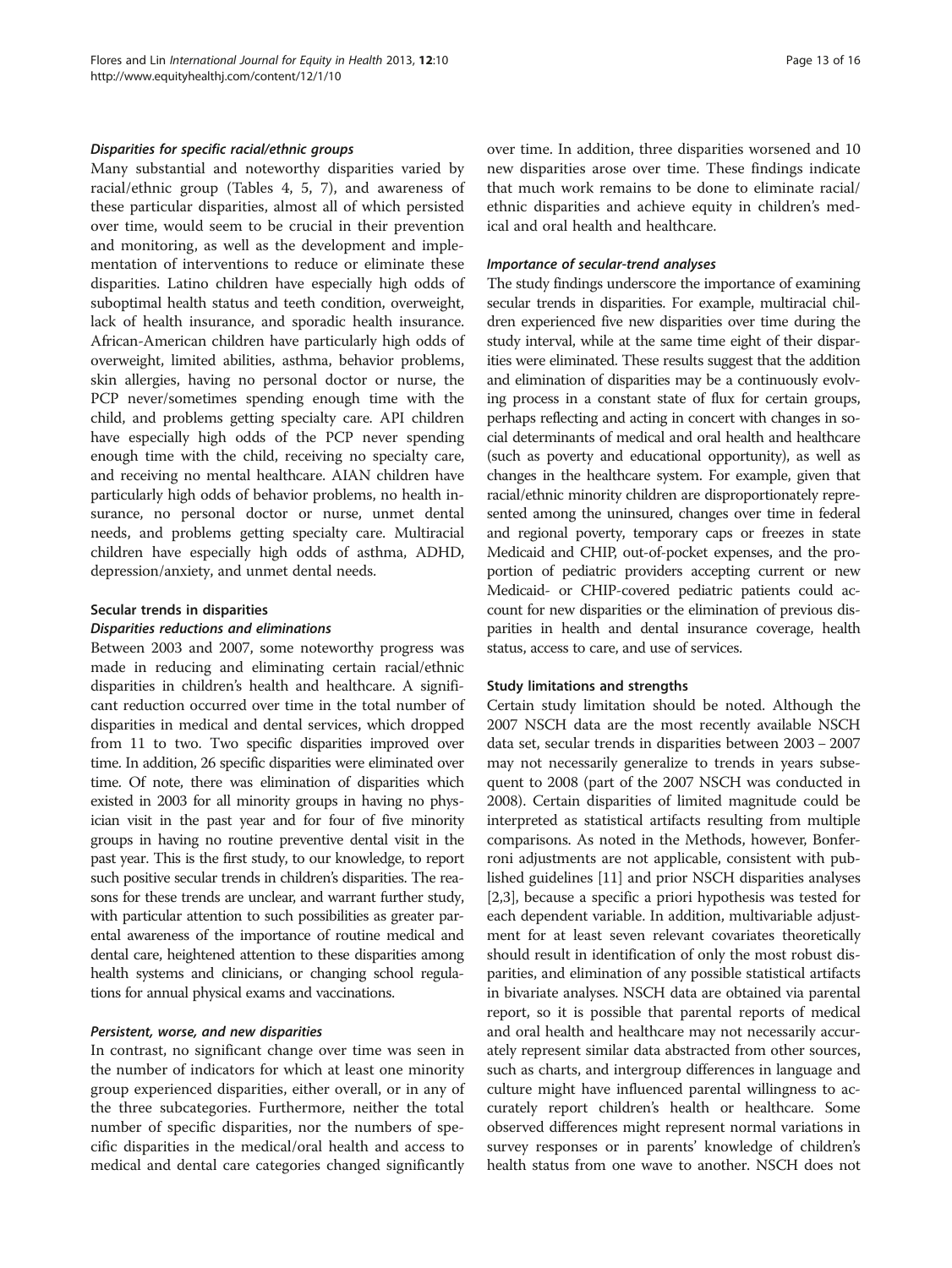survey parents about Latino subgroups or limited English proficiency (LEP). Although administered in two languages in 2003 and six languages in 2007, NSCH was not conducted in other less-common languages spoken in the US, so the sampling of LEP parents may not necessarily be generalizable.

Certain study strengths should be noted. This is the first study, to our knowledge, to comprehensively examine secular trends in a wide range of racial/ethnic disparities in children's oral and medical health and healthcare in all four major US racial/ethnic minority groups and multiracial children. Accessing the non-public NSCH data sets resulted in examination of disparities for all four major racial/ethnic minority groups, as well as for multiracial children. The combined sample size of the two waves is approximately 194,000, and sampling weights allow generalization to the entire non-institutionalized population of US children.

# Implications for practice, research, and policy Data collection, monitoring, and public disclosure

The study findings have several implications for clinical practice, research, and policy. The lack of significant change over time in the total number of specific disparities and of indicators for which at least one racial/ethnic group experience disparities, together with the appearance of 10 new disparities, suggest that racial/ethnic data (as selfidentified by the parent) routinely should be collected on all children by health systems, practices, Medicaid, CHIP, managed-care organizations, and private insurers, so that racial/ethnic disparities can be identified, monitored, and targeted as part of quality-improvement efforts. This recommendation is consistent with two recent reports by the Institute of Medicine [[17,22\]](#page-15-0), proposals by disparities experts [\[23,24\]](#page-15-0), and Section 4302 of the Affordable Care Act [\[25,26\]](#page-15-0). The persistence and new occurrence over time of racial/ethnic disparities in children's health and healthcare also indicate that disparities monitoring and public disclosure at least annually should be considered by Medicaid, CHIP, states, counties, health plans, hospitals, and clinics [[27](#page-15-0)]. In addition, the large number of pediatric disparities identified in this analysis indicates that there is an urgent need to expand the number of children's disparities assessed in periodic disparities reports; for example, only six pediatric disparities indicators were examined in the most recent Agency for Healthcare Research and Quality's National Healthcare Disparities Report [\[28\]](#page-15-0), a number which easily could be augmented by incorporating some or all of the 34 indices examined in our study.

# Insurance coverage, medical/dental homes, quality, and specialty care

Although racial/ethnic minorities comprise 45% of US children, they account for 62% of our nation's uninsured children [\[14\]](#page-15-0). Study findings documenting that Latinos, AIANs, and African-Americans are significantly more likely to be uninsured and sporadically insured than white children underscore the need to provide continuous health-insurance coverage to all children in America. The results showing that multiple disparities exist and have persisted in lack of a personal doctor or nurse and in unmet dental needs highlight the necessity of developing effective interventions and policies for ensuring that every child has a medical and dental home. The prevalence and persistence of children's disparities also suggests that it may be useful to frame disparities as a quality-of-care issues, as has been pointed out by experts [[16](#page-15-0)] and in a recent IOM report [[17](#page-15-0)]. Although it has been shown that children who need and receive care from a specialist have significantly fewer ED visits and hospitalizations and a greater likelihood of care that is consistent with national practice guidelines than children who do not receive specialty care [\[29,30\]](#page-15-0), our study finding revealed that minority children are significantly more likely that white children to have problems getting specialty care, indicating that interventions and polices are needed to ensure that all children have access to and receive needed specialty care.

# Workforce diversity, disparities research, and innovative disparities solutions

The study findings of multiple disparities in children's health and healthcare and their persistence over time also suggest a need to diversify the healthcare workforce, to conduct more research on children's disparities, and to develop and implement innovative solutions to eliminate children's disparities. Even after adjusting for income, communities with high proportions of minorities are four times more likely than other communities to have physician shortages, but underrepresented minority (URM) pediatricians and other physicians are significantly more likely than their non-URM counterparts to care for minority, publicly insured, and uninsured patients [\[31,32\]](#page-15-0), indicating that diversifying the healthcare workforce might be a powerful mechanism for reducing children's disparities. A more diverse pediatric workforce might prove particularly useful in addressing disparities identified in this study that might be particularly responsive to greater workforce diversity, including having a personal doctor or nurse, the PCP spending enough time with the child (especially where language barriers are prevalent), receiving all needed medical and dental care, and improving access to specialist and mental healthcare (Table [5\)](#page-9-0). The study results, together with a recent systematic review [[4\]](#page-14-0), indicate that more research funding and studies are needed on children's disparities; for example, only five of 103 studies in the IOM's report on healthcare disparities specifically addressed children's disparities [\[33\]](#page-15-0). In particular, our study findings suggest that it would be beneficial to fund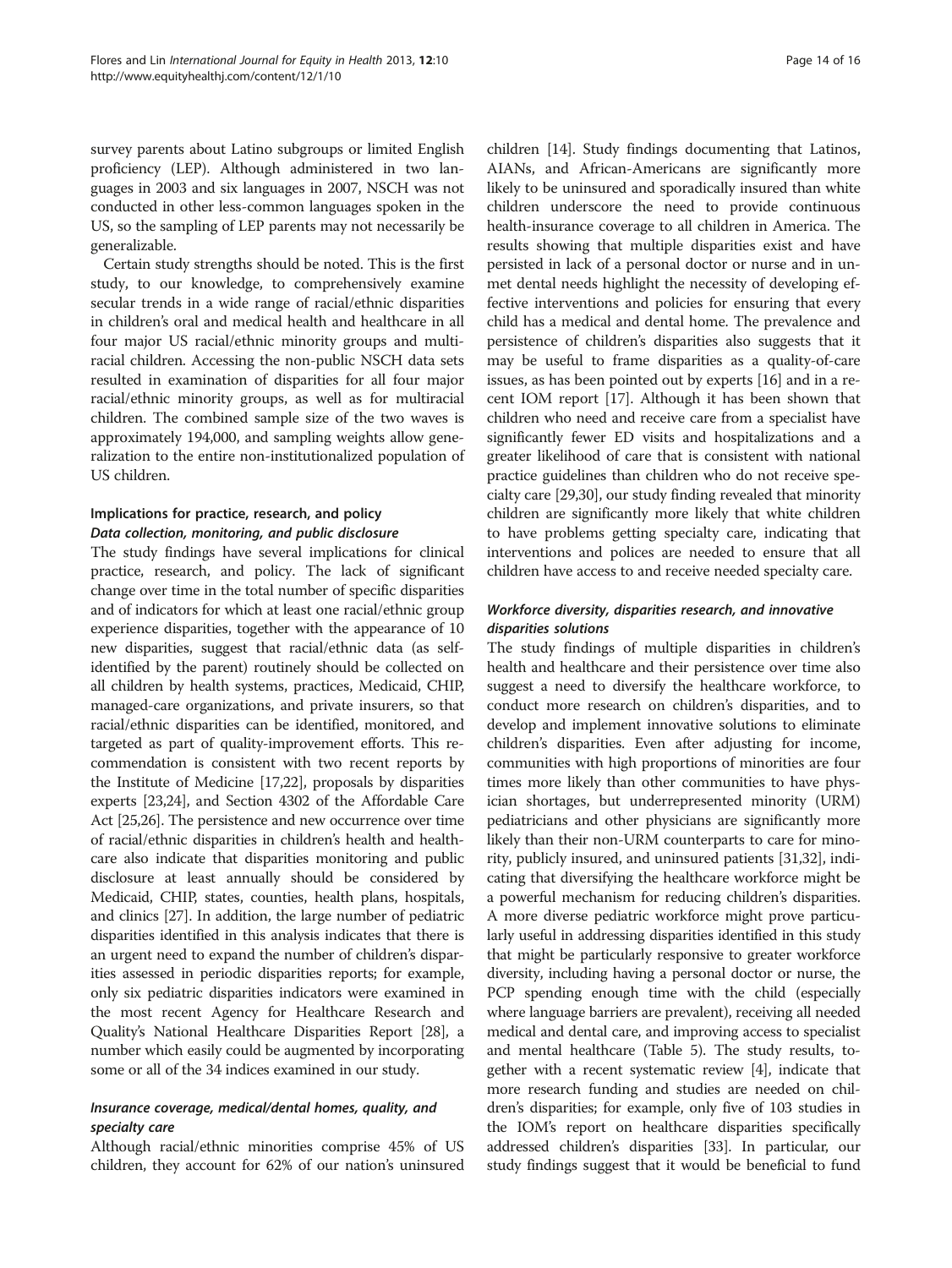<span id="page-14-0"></span>more research on why there are so many disparities in the medical and oral health and healthcare of children, and the reasons for the persistence of these disparities over time. The study findings—which dramatically underscore the multiplicity, spectrum, depth, and persistence of children's disparities—also highlight the need for innovative, evidence-based solutions to eliminate these disparities. These might include using geographic information systems and other health-information technologies to identify and target communities experiencing the most substantial disparities, and establishing healthcare empowerment zones —providing needed resources, tailored programs, and community-base participatory processes—in areas of need, which have been shown to be effective [\[34](#page-15-0)]. Finally, randomized, controlled trials document that racial/ethnic disparities in children's health and healthcare can be eliminated, using innovative, family-centered, community-based interventions [\[12](#page-15-0),[15](#page-15-0)], suggesting that more federal and state funding is needed for such interventions, and successful interventions should be incorporated into Medicaid and CHIP programs as best practices.

# Conclusions

After adjustment for relevant covariates, multiple racial/ ethnic disparities were documented in oral and medical health and healthcare. Despite increases in the numbers of pediatricians in the US, advances in medical care, the introduction of new antibiotics and other medications, and enhancements in the screening and detection of pediatric diseases during the past decade, the study findings revealed that Latino, African-American, and multiracial children are significantly more likely than white children to have suboptimal health, to be overweight, and to be afflicted with asthma. All racial/ethnic minority groups of children, except for multiracial children, are significantly more likely than white children to have teeth in suboptimal condition. Latinos, AIANs, and African-Americans are significantly more likely than whites to be uninsured and sporadically insured, and these disparities persisted between 2003-2007, except that lack of health insurance arose as a new disparity in 2007 for African-American children. Noteworthy disparities were identified in lacking a personal doctor or nurse, insufficient time with the child's healthcare provider, and problems getting specialty care. Many substantial and noteworthy disparities varied by racial/ethnic group, and awareness of these particular disparities would seem to be crucial in their prevention and monitoring, as well as the development and implementation of interventions to reduce or eliminate these disparities.

Between 2003 and 2007, some noteworthy progress was made in reducing and eliminating certain racial/ethnic disparities in children's health and healthcare. In contrast, no significant change over time was seen in the number of indicators for which at least one minority group experienced disparities, either overall, or in any of the three subcategories. Furthermore, neither the total number of specific disparities, nor the numbers of specific disparities in the medical/oral health and access to medical and dental care categories changed significantly over time.

Implications of the study findings for practice, research, and policy include: 1) routine data collection, monitoring, and public disclosure should occur for racial/ethnic disparities in children's health and healthcare by health systems, practices, Medicaid, CHIP, managed-care organizations, and private insurers; 2) interventions and polices are needed to ensure insurance coverage, medical/dental homes, quality of care, and specialty care for all children, regardless of race/ethnicity; and 3) there is an urgent need to diversify the healthcare workforce, conduct more research on children's disparities, and develop and implement innovative solutions to eliminate disparities in children's health and healthcare.

# Additional file

[Additional file 1:](http://www.biomedcentral.com/content/supplementary/1475-9276-12-10-S1.docx) Appendix 1. Multivariable analyses<sup>a</sup> of racial/ethnic disparities in medical and oral health status among US children 0-17 years old (N = 102,353), 2003 NSCH. Appendix 2. Multivariable analyses<sup>a</sup> of racial/ethnic disparities in access to medical and dental care among US children 0-17 years old (N = 102,353), 2003 NSCH.

#### Abbreviations

AIA: American Indian/Alaska Native; API: Asian/Pacific Islander; ED: Emergency department; FPT: Federal poverty threshold; LEP: Limited English proficiency; NSCH: National Survey of Children's Health; PCP: Primary-care provider; PDN: Personal doctor or nurse.

#### Competing interests

The authors declare that they have no competing interests.

#### Authors' contributions

GF conceived of and designed the study, interpreted the data, and wrote the manuscript. HL acquired the data, performed analyses, and contributed to the drafting and revision of the manuscript. All authors reviewed and approved the final manuscript.

Received: 31 July 2012 Accepted: 18 December 2012 Published: 22 January 2013

#### References

- 1. Frey WH: America's diverse future: Initial glimpses at the U.S. child population from the 2010 Census. Washington, DC: The Metropolitan Policy Program at the Brookings Institution; [http://www.brookings.edu/~/media/Files/rc/](http://www.brookings.edu/~/media/Files/rc/papers/2011/0406_census_diversity_frey/0406_census_diversity_frey.pdf) [papers/2011/0406\\_census\\_diversity\\_frey/0406\\_census\\_diversity\\_frey.pdf](http://www.brookings.edu/~/media/Files/rc/papers/2011/0406_census_diversity_frey/0406_census_diversity_frey.pdf).
- 2. Flores G, Tomany-Korman SC: Racial and ethnic disparities in medical and dental health, access to care, and use of services in US children. Pediatrics 2008, 121(2):e286–e298.
- 3. Flores G, Tomany-Korman SC: The language spoken at home and disparities in medical and dental health, access to care, and use of services in US children. Pediatrics 2008, 121(6):e1703-e1714.
- 4. Flores G, American Academy of Pediatrics Committee on Pediatric Research: Technical Report: Racial and ethnic disparities in the health and healthcare of children. Pediatrics 2010, 125(4):e979–e1020.
- 5. Singh GK, Yu SM: US childhood mortality, 1950 through 1993: trends and socioeconomic differentials. Am J Public Health 1996, 86(4):505-512.